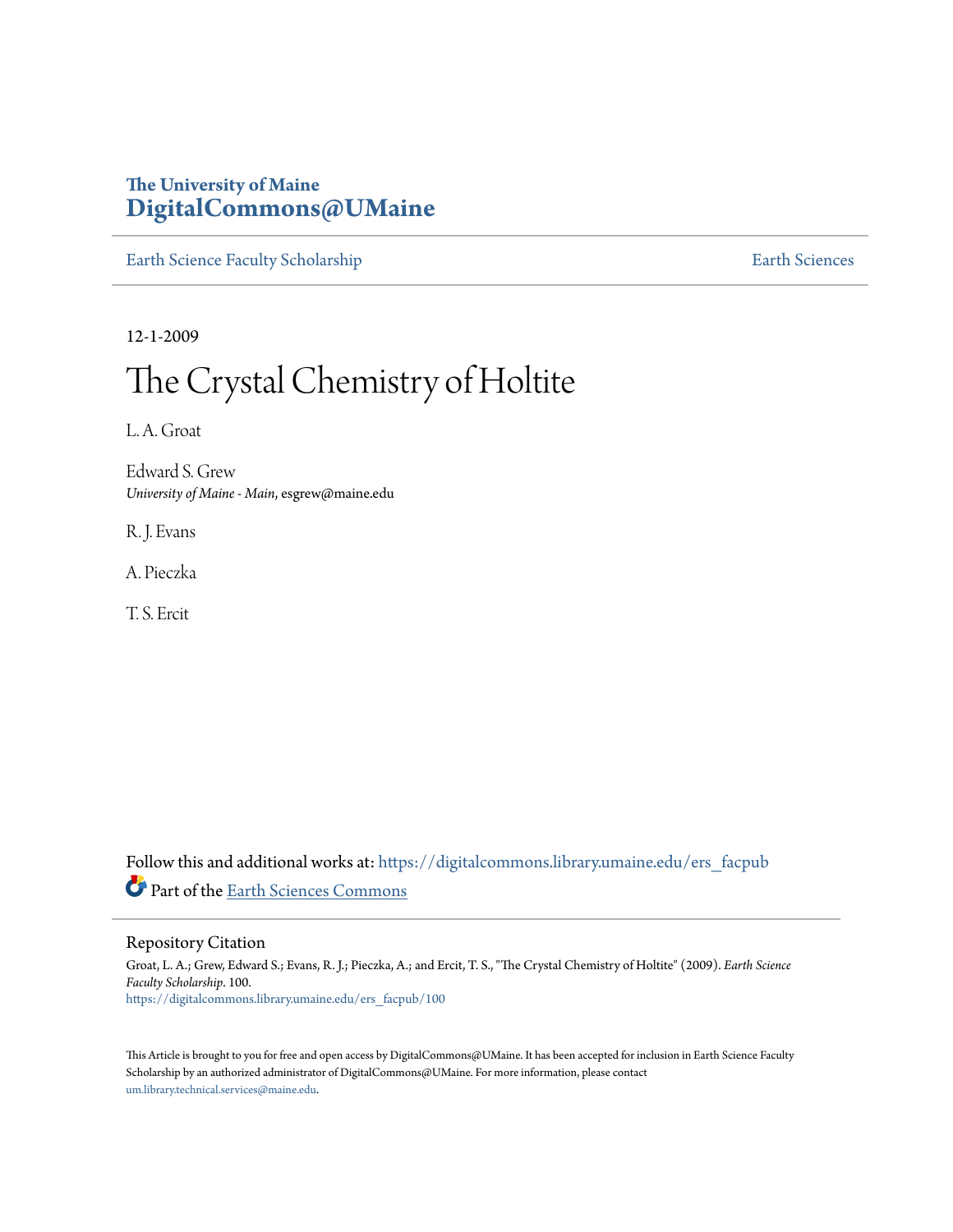# The crystal chemistry of holtite

L. A. Groat<sup>1,\*</sup>, E. S. Grew<sup>2</sup>, R. J. Evans<sup>1</sup>, A. Pieczka<sup>3</sup> and T. S. Ercit<sup>4</sup>

<sup>1</sup> Department of Earth and Ocean Sciences, University of British Columbia, 6339 Stores Road, Vancouver, British Columbia V6T 1Z4, Canada<br><sup>2</sup> Department of Earth Science

<sup>2</sup> Department of Earth Sciences, University of Maine, 5790 Bryand Global Sciences Center, Orono, Maine 04469-5790, USA

<sup>3</sup> Department of Mineralogy, Petrography, and Geochemistry, AGH-University of Science and Technology, Mickiewicza 30, 30-059 Kraków, Poland<br><sup>4</sup> Canadian Museum of Nature, Research Division, Ottawa, Ontario K1P 6P4, Canada

[Received 26 July 2009; Accepted 22 December 2009]

# ABSTRACT

Holtite, approximately  $(A1, Ta, \Box) A1_6(BO_3)(Si, Sb^{3+}, As^{3+})\Sigma_3O_{12}(O, OH, \Box)_{\Sigma3}$ , is a member of the dumortierite group that has been found in pegmatite, or alluvial deposits derived from pegmatite, at three localities: Greenbushes, Western Australia; Voron'i Tundry, Kola Peninsula, Russia; and Szklary, Lower Silesia, Poland. Holtite can contain >30 wt.%  $Sb_2O_3$ ,  $As_2O_3$ ,  $Ta_2O_5$ ,  $Nb_2O_5$ , and TiO<sub>2</sub> (taken together), but none of these constituents is dominant at a crystallographic site, which raises the question whether this mineral is distinct from dumortierite. The crystal structures of four samples from the three localities have been refined to  $R_1 = 0.02 - 0.05$ . The results show dominantly: Al, Ta, and vacancies at the Al(1) position; Al and vacancies at the Al(2), (3) and (4) sites; Si and vacancies at the Si positions; and Sb, As and vacancies at the Sb sites for both Sb-poor (holtite I) and Sb-rich (holtite II) specimens. Although charge-balance calculations based on our single-crystal structure refinements suggest that essentially no water is present, Fourier transform infrared spectra confirm that some OH is present in the three samples that could be measured. By analogy with dumortierite, the largest peak at  $3505-3490$  cm<sup>-1</sup> is identified with OH at the O(2) and O(7) positions. The single-crystal X-ray refinements and FTIR results suggest the following general formula for holtite:  $Al_{7-[5x+v+z]/3}$  $(Ta, Nb)_x \square_{[2x+y+z]/3} BSi_{3-y}(Sb, As)_yO_{18-y-z}(OH)_z$ , where x is the total number of pentavalent cations, y is the total amount of Sb + As, and  $z \leq y$  is the total amount of OH. Comparison with the electron microprobe compositions suggests the following approximate general formulae  $A1_{5.83}(Ta, Nb)_{0.50}\square_{0.67}BSi_{2.50}(Sb, As)_{0.50}O_{17.00}(OH)_{0.50}$  and  $A1_{5.92}(Ta, Nb)_{0.25}\square_{0.83}BSi_{2.00}(Sb, As)_{1.00}$  $O_{16,00}(OH)_{1,00}$  for holtite I and holtite II respectively. However, the crystal structure refinements do not indicate a fundamental difference in cation ordering that might serve as a criterion for recognizing the two holtites as distinct species, and anion compositions are also not sufficiently different. Moreover, available analyses suggest the possibility of a continuum in the  $Si/(Sb + As)$  ratio between holtite I and dumortierite, and at least a partial continuum between holtite I and holtite II. We recommend that use of the terms holtite I and holtite II be discontinued.

KEYWORDS: holtite, dumortierite, crystal chemistry, discontinued, Western Australia, Kola Peninsula, Lower Silesia.

## Introduction

HOLTITE, approximately  $(A1, Ta, \Box)Al_6(BO_3)$  $(Si, Sb^{3+}, As^{3+})_{\Sigma_3}O_{12}(O,OH, \Box)_{\Sigma_3}$ , is a member of

\* E-mail: lgroat@eos.ubc.ca DOI: 10.1180/minmag.2009.073.6.1033

the dumortierite group that has been found in pegmatite, or alluvial deposits derived from pegmatite, at three localities: Greenbushes, Western Australia (Pryce, 1971; Hoskins et al., 1989); Voron'i Tundry, Kola Peninsula, Russia (Voloshin et al., 1977, 1987; Voloshin and Pakhomovskiy 1988); and Szklary, Lower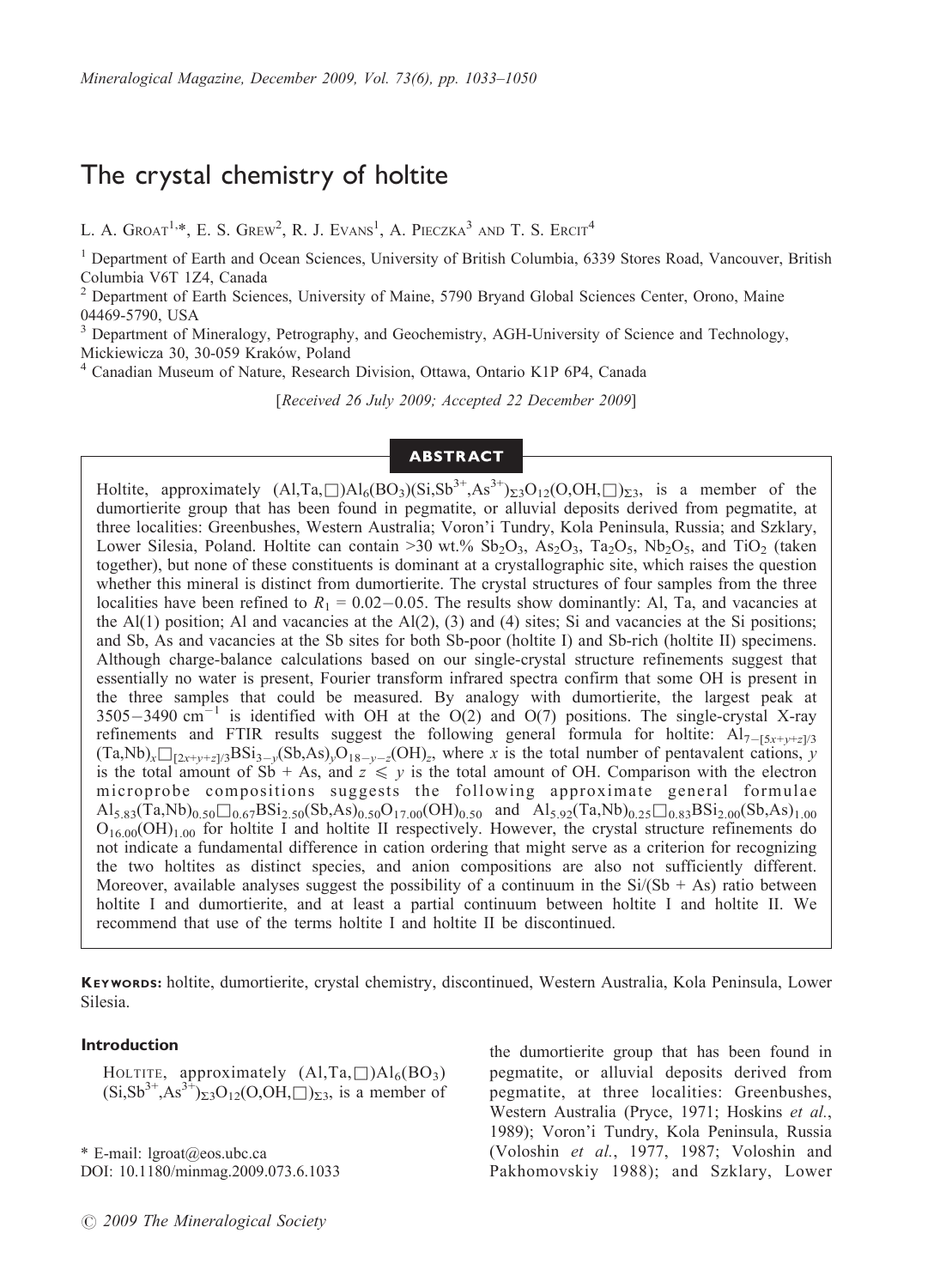Silesia, Poland (Pieczka and Marszałek, 1996). In addition to several distinctive structural features, such as face-sharing Al-octahedra and both cation and anion vacancies, holtite and dumortierite are unique among aluminosilicate minerals because they incorporate substantial amounts of the trace elements Nb, Ta, As and Sb, which generally form oxides, arsenates or sulphides rather than silicates in pegmatites and other deposits where such rare elements are concentrated. Unlike the situation for many new minerals described in the last 50 years, none of the four constituents that distinguish holtite from dumortierite is dominant at a specific crystallographic site, i.e. Si is dominant over  $\text{Sb}^{3+}$  and  $\text{As}^{3+}$  at the two tetrahedral sites and Al is dominant over Ta, Nb and vacancy at the Al(1) site in both minerals. Moreover, the term holtite has been applied to an ever-widening compositional range that blurred its distinction from dumortierite, which in turn has recently been found to contain significant Nb, Ta, As, Sb and Bi, further muddying the distinction (Groat et al., 2001; Cempirek and Novák, 2004; Borghi et al., 2004; Vaggelli et al., 2004).

The primary objective of the present study is to obtain a better understanding of the structural features of holtite and the crystallographic role played by Nb, Ta, As, Sb and Bi in both holtite and dumortierite. A secondary objective is to consider the implications of our findings for clarifying the distinction between holtite and dumortierite.

# Brief history of holtite

Holtite was first identified by Pryce (1971) in specimens from an alluvial tin deposit, derived from the weathering of pegmatite, near the township of Greenbushes, Western Australia (Pryce and Chester, 1978). Weissenberg photographs of single crystals gave space group Pnma, the same as dumortierite, and indicated the mineral had a crystal structure like dumortierite. However, chemical analyses showed, that in addition to major  $Al_2O_3$  and  $SiO_2$  and subordinate  $B_2O_3$ , holtite contains 18.0 wt.% Sb as  $Sb_2O_3$ (originally reported as  $4.61 \text{ wt.} \%$  Sb<sub>2</sub>O<sub>5</sub> and 13.89 wt.%  $Sb_2O_3$ , 11.24 wt.% Ta<sub>2</sub>O<sub>5</sub> and  $0.76$  wt.% Nb<sub>2</sub>O<sub>5</sub>, constituents not reported in dumortierite at that time (e.g. Grew, 1996).

Voloshin et al. (1977) described a second occurrence of holtite in a pegmatite at Mount Vasin-Myl'k, Voron'i Tundry, Kola Peninsula, Russia (specific locality from Pekov, 1998). The Voron'i Tundry holtite was reported to contain more  $SiO_2$  (26.6–26.7 wt.% vs. 20.3 wt.% by wet chemistry) than the type material, but only a third of the Sb  $(5.8-6.4 \text{ wt.}\% \text{ vs. } 18.0 \text{ wt.}\% \text{ as } Sb_2O_3)$ , i.e. it was intermediate in composition between type holtite and dumortierite. Moreover, Voloshin *et al.* (1977) reported  $2.5-3.2$  wt.%  $As_2O_3$  and a  $B_2O_3$  content (4.7–5.1 wt.%) approaching the ideal value consistent with the dumortierite structure; cf.  $1.8$  wt.% in the type holtite, which Hoskins et al. (1989) suggested was in error as the structure refinement gave stoichiometric B. In a more detailed study of the Voron'i Tundry material, Voloshin et al. (1987) recognized two varieties of holtite: low-Sb holtite I, an earlyformed phase, which was described in 1977, and high-Sb holtite II, a late-formed phase. The latter had  $SiO<sub>2</sub>$  and Sb (as  $Sb<sub>2</sub>O<sub>3</sub>$ ) contents close to those of the type material; it also contained As, which Voloshin et al. (1987) also found in a sample from Greenbushes.

Pieczka and Marszałek (1996) described a third holtite occurrence in a pegmatite in Szklary, Lower Silesia, Poland. Containing 12.9 wt.% Sb (as  $Sb_2O_3$ ), this holtite appeared to be yet another intermediate, but when As is added to Sb (see below), this holtite is close to holtite II and type holtite in Si and  $(Sb^{3+} + As^{3+})$  content. However, its Ta<sub>2</sub>O<sub>5</sub> content of 5.1 wt.% is but half that of the other three holtites, i.e.  $9.8-14.5$  wt.% (Pryce, 1971; Voloshin et al., 1977, 1987; Voloshinand Pakhomovskiy 1988).

Groat et al. (2002) found both varieties of holtite in samples from Greenbushes, leaving Szklary the only locality where but one variety had been found. Kazantsev et al. (2005) concluded that the absence of any intermediate compositions allows one to consider the two varieties as independent with the main difference between the two being the  $Si(Sb+As)$  ratio: 8.5:1.5 in holtite I and 7:3 in holtite II, and by extension, 10:0 in dumortierite. However, T.S. Ercit contended in Locock et al. (2006) that the terms holtite I and holtite II are parageneticcompositional varietal names for holtite with inferred, but not proven, structural differences. Ercit also pointed out that the varietal distinction is based on amounts of Sb and As subordinate to the Si they replace, and that this terminology has not been approved by the Commission on New Minerals, Nomenclature and Classification of the International Mineralogical Association (CNMNC IMA). In summary, one is left with the impression that the name holtite has become a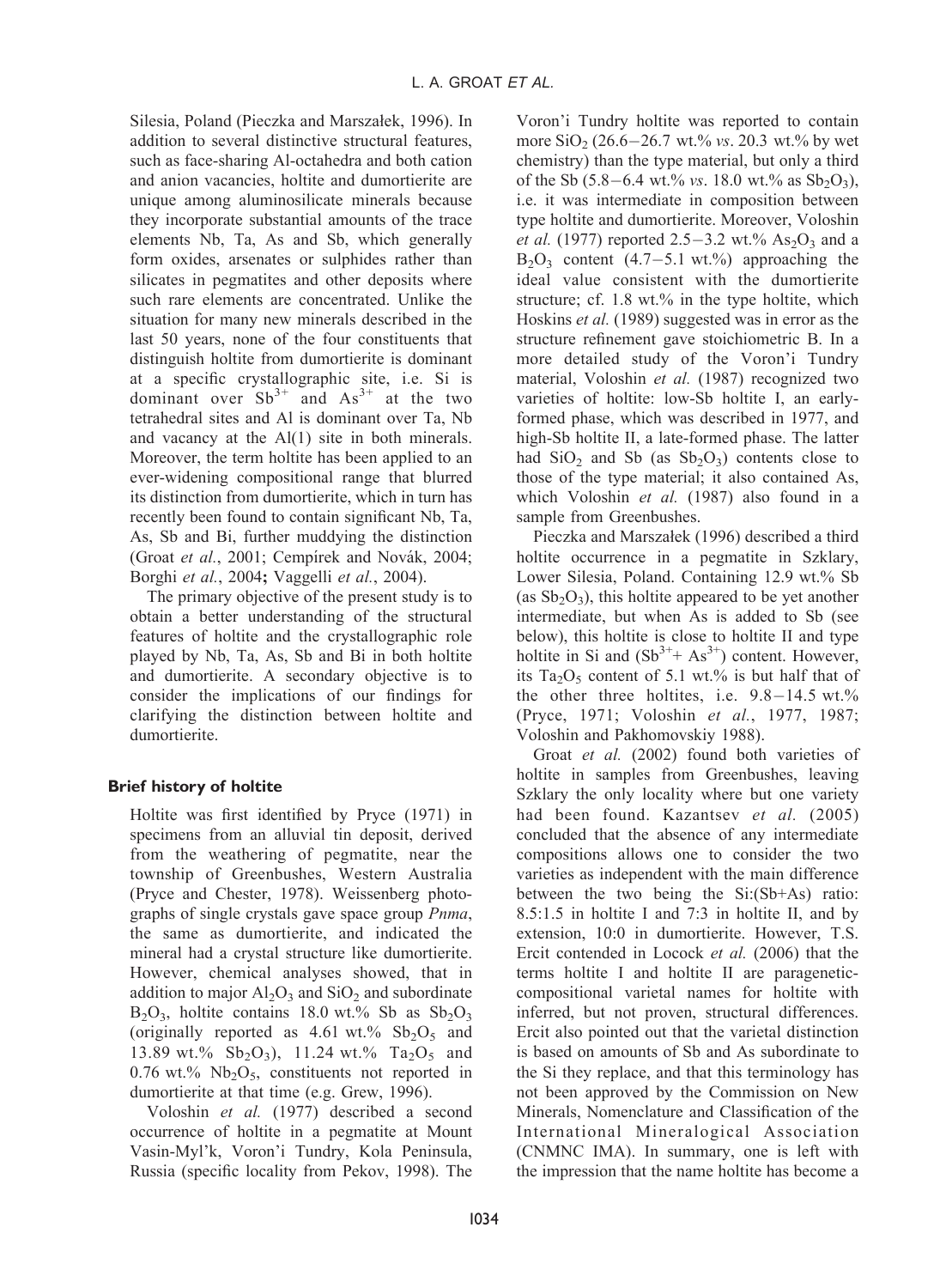'catch-all' term for pegmatitic dumortierite-like minerals containing significant Sb, As, Ta and Nb, rather than a mineral with a well defined composition.

In claiming that Sb is absent in dumortierite, Kazantsev et al. (2005) was ignoring recent chemical data on this mineral. Groat et al. (2001) reported up to 1.0 wt.%  $Sb_2O_3$  in dumortierite from localities worldwide. Borghi et al. (2004) and Vaggelli et al. (2004) analysed zoned dumortierite in quartzites from Mozambique in which  $Sb<sub>2</sub>O<sub>3</sub>$  ranged from 0 to 4.5 wt.% and varied inversely with Si. The Sbrich cores are closer in Sb content to holtite I than to Sb-free dumortierite, and the zoning suggests the possibility of complete solid solution between holtite I and dumortierite. That is, holtite I might be better classed as Sb-Ta-As rich dumortierite, leaving open the question whether holtite II is a species distinct from dumortierite.

#### Previous structure studies

Hoskins et al. (1989) solved and refined the crystal structure of a Greenbushes crystal to  $R =$ 0.030 in space group *Pnma*. They determined that the crystal structure is closely related to that of dumortierite, which was described by Golovastikov (1965) and Moore and Araki  $(1978)$  as a design on the semi-regular planar net {6·4·3·4}. Moore and Araki (1978) showed that the net can be broken down into four regions: (1)  $[AIO_3]$  chains of face-sharing octahedra (the Al(1) sites) with circumjacent 'pinwheels' of six  $SiO<sub>4</sub>$  tetrahedra, two  $Si(1)$  and four  $Si(2)$  sites;

(2)  $[AI_4O_{12}]$  cubic close-packed chains, containing the  $Al(2)$  and  $Al(3)$  octahedral sites, that are joined to equivalent chains by reflection at the  $O(1)$  corners of the  $Al(2)$  octahedra to form  $[AI_4O_{11}]$  sheets oriented parallel to (010);

(3)  $[A_4O_{12}]$  double chains containing the Al(4) octahedral sites;

 $(4)$  BO<sub>3</sub> triangles (Fig. 1).

The Al(1)–Al(1) distance is ~2.35 Å, which is unusually short for face-sharing octahedra, and the  $Al(1)$  site is on average 75% occupied (Moore and Araki, 1978). The Al(1) face-sharing chains are disordered, which results in an average chain length that can be adjusted to fit the repeat distance of the remaining octahedral framework in the structure (Moore and Araki, 1978).

Hoskins et al. (1989) showed that the crystal structure of holtite differs from that of dumortierite in several important respects, all of which



FIG. 1. The structure of dumortiertite observed along the  $a$  axis.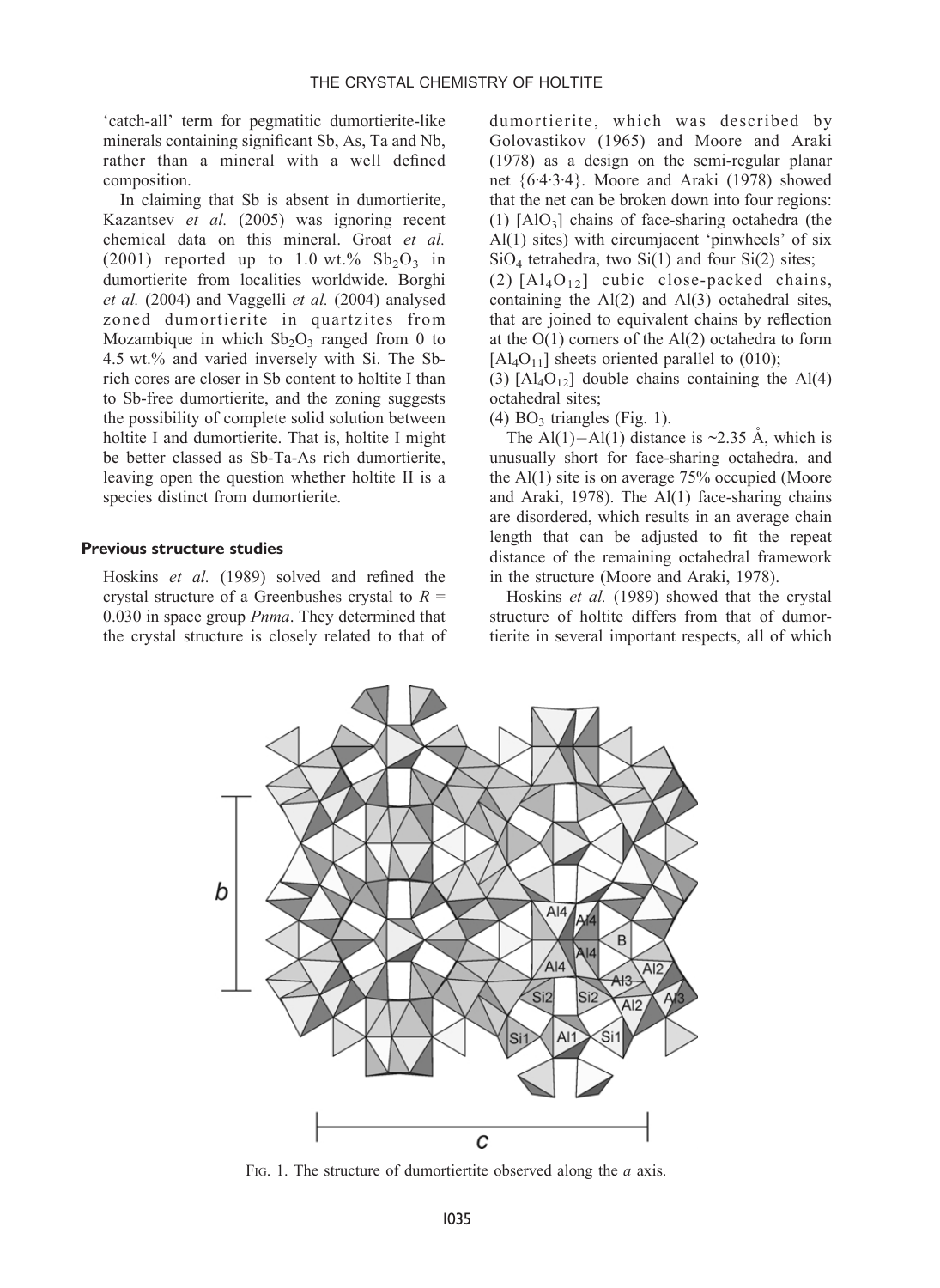lie within the first region of Moore and Araki (1978), i.e. within six-sided tunnels bounded by the two regions composed of  $[A]_4O_{12}$  chains. Both SiO4 tetrahedra are partially replaced by  $Sb^{3+}O_3$  triangular pyramids with no evidence of preference of Sb for one or other of the Si sites, and with Ta replacing Al at the Al(1) position (Fig. 2). As a result, there are vacancies at the coordinating anion sites  $[O(2)$  and  $O(7)]$  as well as at the Al(1) site. Relative to the Si positions, the  $Sb^{3+}$  sites are shifted about 0.5 Å closer to the  $Al(1)$  position to accommodate the longer  $Sb^{3+}$ -anion bonds (average ~1.9 Å). When the Sb sites are occupied, the adjacent Si, O(2) [for  $Si(1)$ ], and  $O(7)$  [for  $Si(2)$ ] positions are vacant. Hoskins et al. (1989) obtained the formula  $(Si_{2.25}Sb_{0.75})B[Al_6(Al_{0.43}Ta_{0.27}\Box_{0.30})$  $O_{15}(O,OH)_{2.25}$ ] (Z = 4) from their crystalstructure study.

Both Pryce (1971) and Hoskins et al. (1989) reported diffuse layers normal to a at spacings of  $2a$  and  $3a$  in rotation photographs of holtite. Hoskins et al. (1989) suggested that the diffuse layers visible in the photographs indicated that although there is an ordering effect in any one individual tunnel, it is not strongly correlated with that of adjacent tunnels. They went on to suggest that a complete replacement of  $SiO<sub>4</sub>$  rings by  $SbO<sub>3</sub>$  rings takes place at ordered intervals, which are likely related to the order of the vacancies at the  $Al(1)$  site.

Kazantsev et al. (2005, 2006) refined the crystal structure of an As-bearing holtite I crystal from Voron'i Tundry to  $R = 0.046$ . They reported that  $As<sup>3+</sup>$  is incorporated into the crystal structure in  $(Sb, As)O<sub>3</sub>$  pyramids, substituting for  $SiO<sub>4</sub>$  tetrahedra just as  $SbO<sub>3</sub>$  pyramids substitute for  $SiO<sub>4</sub>$  tetrahedra in holtite from Greenbushes, and that there was no preference for either of the two Si positions. Kazantsev et al. (2006) derived the following chemical formula from their crystal structure study:  $(Al_{0.61}Ta_{0.25}\square)(Al_{0.96}\square)_2$  $(\mathrm{Al}_{0.96}\Box)_2 (\mathrm{Al}_{0.90}\Box)_2 (\mathrm{Si}_{2.49}\mathrm{Sb}_{0.35}\mathrm{As}_{0.13})$  $O_{13.46}(O_{0.48}OH_{0.52})(BO_3).$ 

Using the Rietveld method, Zubkova et al. (2006) refined the crystal structure of a Voron'i Tundry holtite II from powder data (to  $Rp =$ 2.93% and  $Rb = 2.10\%$ ) and found that the crystal structure differs from those of holtite I and of the Greenbushes holtite (Hoskins et al., 1989), which is also holtite II, in that the  $Si(1)$  position is vacant, the Sb(1) position is only partially occupied and approximately 5% of the Al atoms at the Al(2) site are replaced by  $Sb^{5+}$  cations, giving  $(Ta_{0.30}Al_{0.26}\square)(Al_{0.95}Sb_{0.05}^{5+})_{2}Al_{2}$  $(Al_{0.98}\Box)_{2}(Si_{0.65}Sb_{0.30}^{3+}As_{0.05})_{3}(Sb_{0.44}^{3+})O_{9.30}$  $(O, OH)_{4.56}(BO_3)$ . The refined Si content is about two thirds of that measured by electron microprobe, a discrepancy that Zubkova et al. (2006) attributed to contamination by quartz and amorphous silica encasing the studied holtite fibres. However, the measured  $SiO<sub>2</sub>$  is 17.31 wt.% (Kazantsev et al., 2005), a value typical of holtite II.

#### **Experimental**

Preliminary examination of samples from all three localities with a Philips XL30 scanning electron microscope equipped with an energy-dispersion



FIG. 2. Disposition of SiO<sub>4</sub> tetrahedra (left) and (Sb,As)O<sub>3</sub> groups (right) and the coordinated central Al(1) site in holtite (after Hoskins et al., 1989).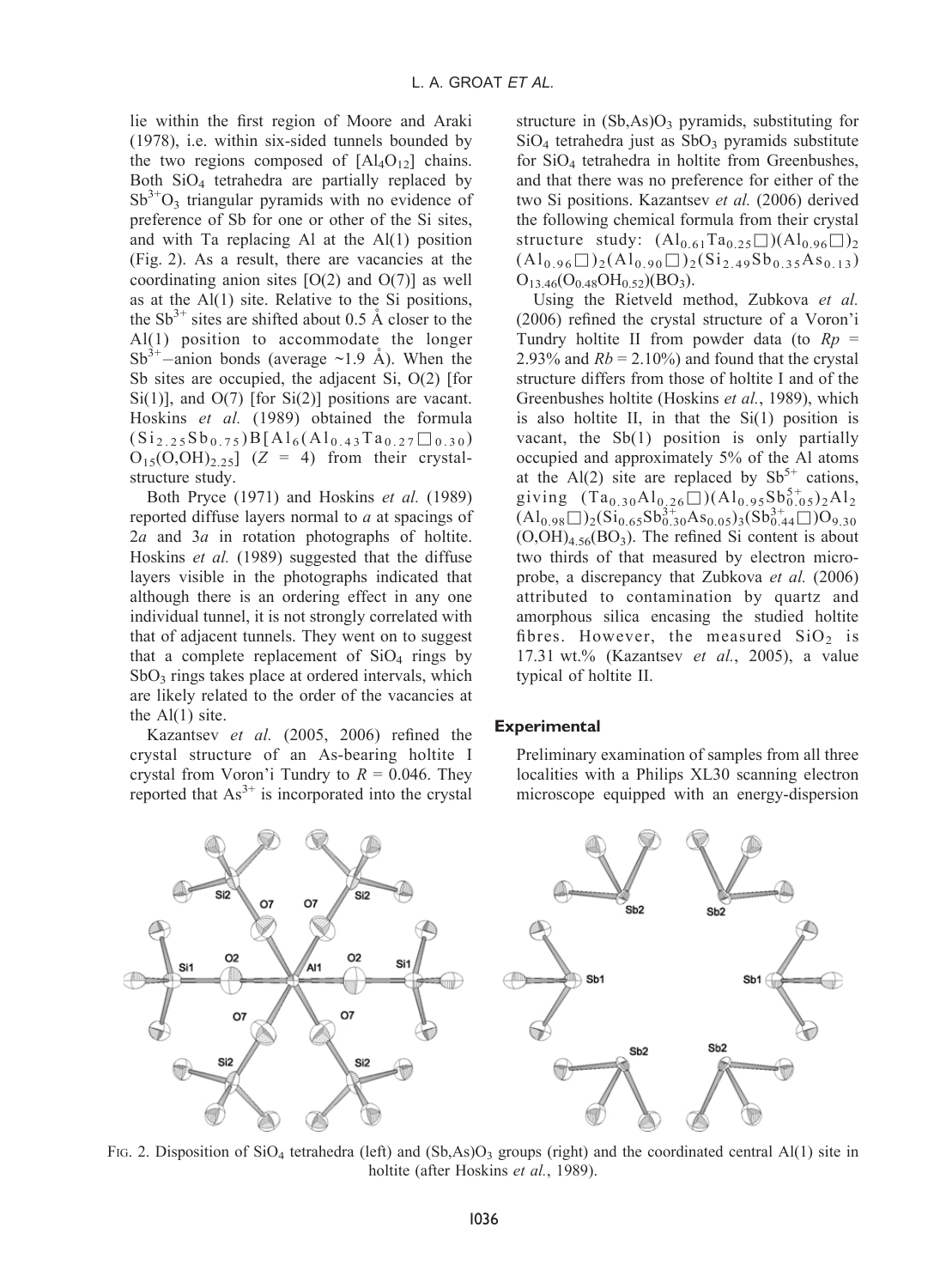X-ray spectrometer revealed holtite I in the sample from Voron'i Tundry (labelled H1), holtite II in the specimen from Szklary  $(H4)$ , and both holtite I and holtite II in the sample from Greenbushes (H2 and H3).

For the X-ray experiments, crystals of samples  $H1-3$  were ground to approximate spheres with a Nonius sphere grinder. This was not possible for H4, which has a fibrous habit, so a single fibre was carefully extracted from the mass. Singlecrystal X-ray diffraction measurements were made at C-HORSE (the Centre for Higher Order Structure Elucidation, in the Department of Chemistry at UBC) using a Bruker X8 APEX II diffractometer with graphite monochromated Mo- $K\alpha$  radiation. Data were collected in a series of  $\phi$ and o scans in 0.50º oscillations with 10.0 second exposures. The crystal-to-detector distance was 40 mm. Data were collected and integrated using the Bruker SAINT software package. Data for samples  $H1-3$  were corrected for absorption effects using the multi-scan technique (SADABS) and were corrected for Lorentz and polarization effects. Examination of the data for the H4 samples showed that the crystal is made up of three twin individuals related by 120° rotation about a threefold twin axis parallel to  $a$ . The data were resolved using CELL NOW and were corrected for absorption effects using TWINABS and then for Lorentz and polarization effects.

All refinements were performed using the SHELXTL crystallographic software package of Bruker AXS. The structures were refined using starting parameters from Hoskins et al. (1989). Scattering factors for neutral atoms were used for the cations, and ionic factors for  $O^{2-}$  for oxygen. All atoms were refined anisotropically. The weighting scheme was based on counting statistics. Neutral atom scattering factors were taken from Cromer and Waber (1974). Anomalous dispersion effects were included in  $F_{\text{calc.}}$  (Ibers and Hamilton, 1964); the values for  $\Delta f'$  and  $\Delta f''$  were those of Creagh and McAuley (1992). The values for the mass attenuation coefficients are those of Creagh and Hubbell (1992). The following assumptions were made and appropriate constraints applied:

(1) The Si(1) and Si(2) sites were assumed to contain only silicon atoms or be vacant. When occupied, the sites were assumed to be coordinated by four O atoms in tetrahedral coordination. The  $O(2)$  and  $O(7)$  sites were assumed to contain only oxygen atoms or be vacant. The occupancies of all four sites were constrained to be equivalent (taking into account the different multiplicities of the sites).

 $(2)$  A cation was assumed to occupy the Al $(1)$  site when there were oxygen atoms at the coordinating O(2) and O(7) positions. Therefore, the atomic occupancy of the Al(1) site was fixed at the value obtained through refinement for the O(2) and O(7) (and hence  $Si(1)$  and  $Si(2)$ ) sites.

(3) The ratio of Al:Ta was refined within this overall fixed value.

(4) The Sb(1) site was assumed to be coordinated by three O atoms in trigonal coordination, and to be occupied when the  $Si(1)$  site was empty; the same assumptions were made for the Sb(2) and  $Si(2)$  sites. The overall occupancy of the  $Sb(1)$ and Sb(2) sites was fixed at values inverse of those refined for the  $Si(1)$  and  $Si(2)$  [and  $O(2)$  and O(7)] sites.

(5) The ratio of Sb:As was refined within this overall fixed value.

(6) When necessary, the overall occupancies of the  $Al(1)$ ,  $Sb(1)$  and  $Sb(2)$  sites were adjusted to match the refined occupancies of the  $Si(1)$ ,  $Si(2)$ ,  $O(2)$  and  $O(7)$  sites.

(7) The occupancies of the  $Al(2)$ ,  $Al(3)$  and  $Al(4)$ sites were refined.

Moore and Araki (1978) and Alexander et al. (1986) suggested that the apparent partial occupancies of the  $Al(2)$ ,  $Al(3)$  and  $Al(4)$  sites in dumortierite were due to a correlation between site occupancies and thermal motion. Alexander et al. (1986) therefore scaled the refined occupancies of the  $Al(2-4)$  sites by dividing them by 0.95. However, Ferraris et al. (1995) suggested that for their refinement of the crystal structure of magnesiodumortierite there was no valid reason to disregard the refined values. In our study, constraining these sites to be fully occupied with Al resulted in increases in the  $R$  values by at least 1%, and attempts to refine for cations in addition to Al (such as Ti) were unsuccessful.

After collection of X-ray diffraction data, the single crystals were attached to Lucite disks with Petropoxy and polished for the electron microprobe study. In order to obtain the most accurate possible compositions, electron microprobe data were collected from all of the crystals (except H2) using two different instruments, one at University of British Columbia (UBC) and the other at the Canadian Museum of Nature (CMN).

At UBC, compositions were obtained with a fully-automated Cameca SX50 microprobe, operating in the wavelength-dispersion mode with the following operating conditions: excitation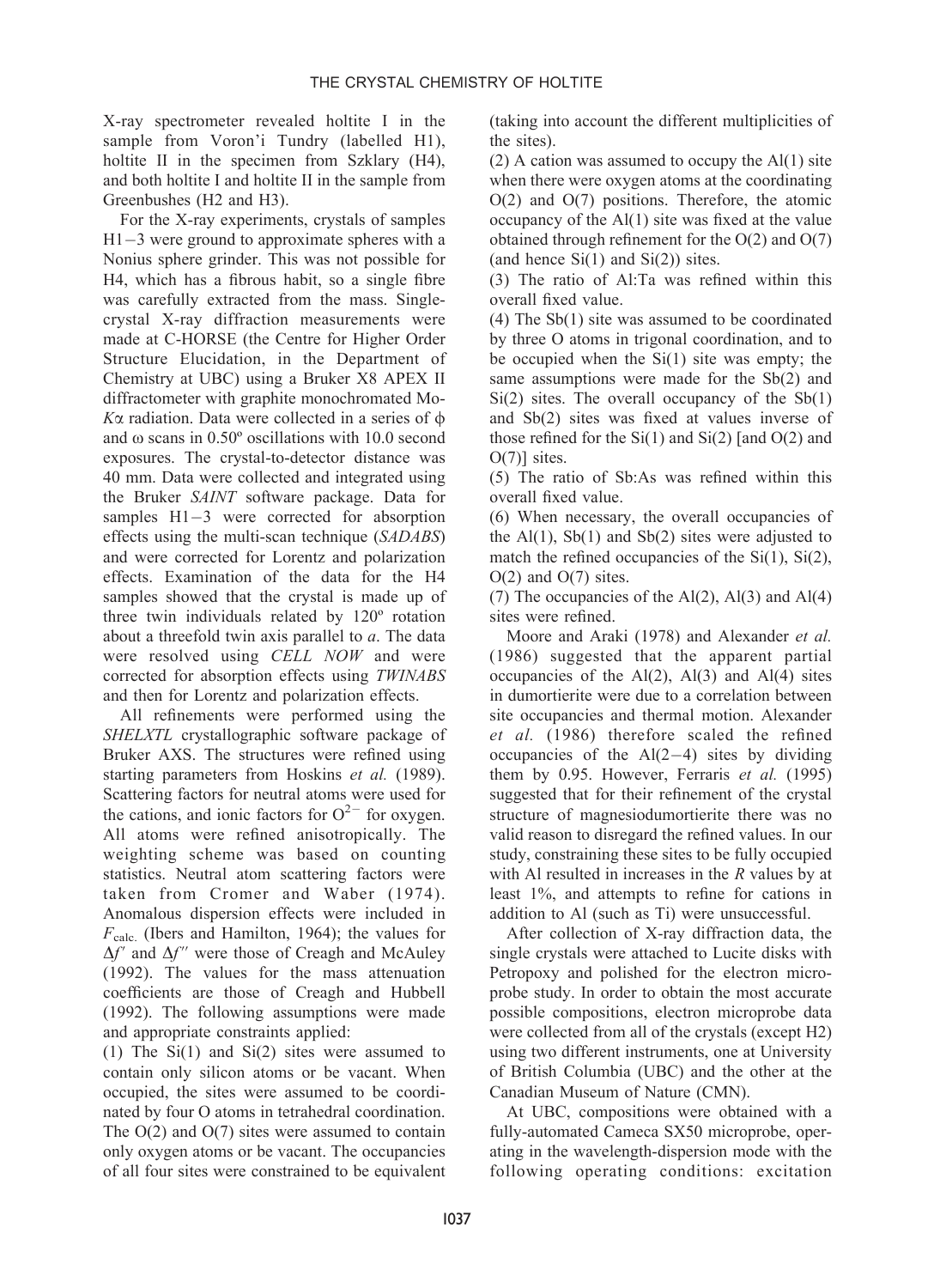voltage, 20 kV; probe current, 20 nA; peak count time, 20 s; background count time, 10 s; final beam diameter,  $10 \mu m$ . Data reduction was carried out with the "PAP"  $\phi(\rho Z)$  method (Pouchou and Pichoir, 1985). For the elements considered, the following standards and X-ray lines were used: kyanite, Al-Ka, Si-Ka; apatite, P- $K\alpha$ ; rutile, Ti- $K\alpha$ ; synthetic fayalite, Fe- $K\alpha$ ; tennantite, As-Ka; columbite, Nb-La; tetrahedrite, Sb-La; microlite, Ta-Ma.

At CMN, compositions were obtained with a JEOL 733 electron microprobe with Geller automation, operating in the wavelength-dispersion mode with the following operating conditions: excitation voltage, 15 kV; probe current, 20 nA; peak count time, 50 s; background count time,  $25$  s; final beam diameter,  $10 \mu m$ . Data reduction was carried out with the "PAP"  $\phi(\rho Z)$ method (Pouchou and Pichoir, 1985) and was checked with CITZAF (Armstrong, 1995). For the elements considered, the following standards and X-ray lines were used: kyanite, Al- $K\alpha$ , Si- $K\alpha$ ; apatite, P-K $\alpha$ ; rutile, Ti-K $\alpha$ ; hematite, Fe-K $\alpha$ ; GaAs, As- $L\alpha$ ; stibiotantalite, Nb- $L\alpha$ , Sb- $L\alpha$ ,  $Ta-M\alpha$ 

Formulae were calculated from the electron microprobe data using the number of oxygen atoms determined from the X-ray refinements and assuming 1 B atom per formula unit (a.p.f.u.).

Fourier transform infrared spectroscopy (FTIR) was performed at the Canadian Conservation Institute on a holtite sample from Szklary (H4) and two from Greenbushes, one obtained from the Australian Museum of Mineralogy (sample

TABLE 1. Average electron microprobe compositions of holtite.

| Sample                                                                | H1<br>Holtite I | H <sub>2</sub><br>Holtite I | H <sub>3</sub><br>Holtite II | H <sub>4</sub><br>Holtite II |
|-----------------------------------------------------------------------|-----------------|-----------------------------|------------------------------|------------------------------|
|                                                                       | $n = 11$        | $n = 11$                    | $n = 2$                      | $n = 10$                     |
| $Wt.\%$                                                               |                 |                             |                              |                              |
| $P_2O_5$                                                              | 0.19            | 0.18                        | 0.00                         | 0.24                         |
| Nb <sub>2</sub> O <sub>5</sub>                                        | 0.21            | 0.18                        | 0.05                         | 1.12                         |
| $Ta_2O_5$                                                             | 12.06           | 13.15                       | 10.93                        | 5.06                         |
| SiO <sub>2</sub>                                                      | 22.31           | 23.66                       | 18.24                        | 18.02                        |
| TiO <sub>2</sub>                                                      | 0.01            | 0.00                        | 0.09                         | 1.46                         |
| $B_2O_3$                                                              | 5.12            | 5.20                        | 4.98                         | 5.20                         |
| Al <sub>2</sub> O <sub>3</sub>                                        | 46.20           | 46.85                       | 43.50                        | 47.62                        |
| Fe <sub>2</sub> O <sub>3</sub>                                        | 0.00            | 0.01                        | 0.32                         | 0.22                         |
| As <sub>2</sub> O <sub>3</sub>                                        | 3.35            | 2.33                        | 2.80                         | 3.86                         |
| $Sb_2O_3$                                                             | 6.81            | 4.85                        | 17.29                        | 15.04                        |
| Total                                                                 | 96.26           | 96.41                       | 98.20                        | 97.84                        |
| $P^{5+}$                                                              | 0.018           | 0.017                       | 0.000                        | 0.023                        |
| $\mathrm{Nb}^{5+}$                                                    | 0.011           | 0.009                       | 0.003                        | 0.056                        |
|                                                                       | 0.371           | 0.399                       | 0.345                        | 0.153                        |
|                                                                       | 2.524           | 2.638                       | 2.120                        | 2.008                        |
| $T a^{5+}$<br>Si <sup>4+</sup><br>Ti <sup>4+</sup><br>B <sup>3+</sup> | 0.001           | 0.000                       | 0.008                        | 0.122                        |
|                                                                       | 1               | 1                           | $\mathbf{1}$                 | $\mathbf{1}$                 |
| $\text{Al}^{3+}$                                                      | 6.160           | 6.156                       | 5.959                        | 6.255                        |
| $Fe3+$                                                                | 0.000           | 0.001                       | 0.028                        | 0.018                        |
| $As^{3+}$                                                             | 0.230           | 0.158                       | 0.198                        | 0.261                        |
| $Sb^{3+}$                                                             | 0.318           | 0.223                       | 0.828                        | 0.691                        |
| $As + Sb$                                                             | 0.548           | 0.381                       | 1.026                        | 0.952                        |
| $Nb + Ta$                                                             | 0.382           | 0.408                       | 0.348                        | 0.209                        |
| O                                                                     | 17.610          | 17.643                      | 17.145                       | 17.180                       |

Number of analyses used in average  $= n$ .

Mg sought but not detected.

Formulae were calculated using the number of oxygen atoms determined from the X-ray refinements and assuming 1 B a.p.f.u.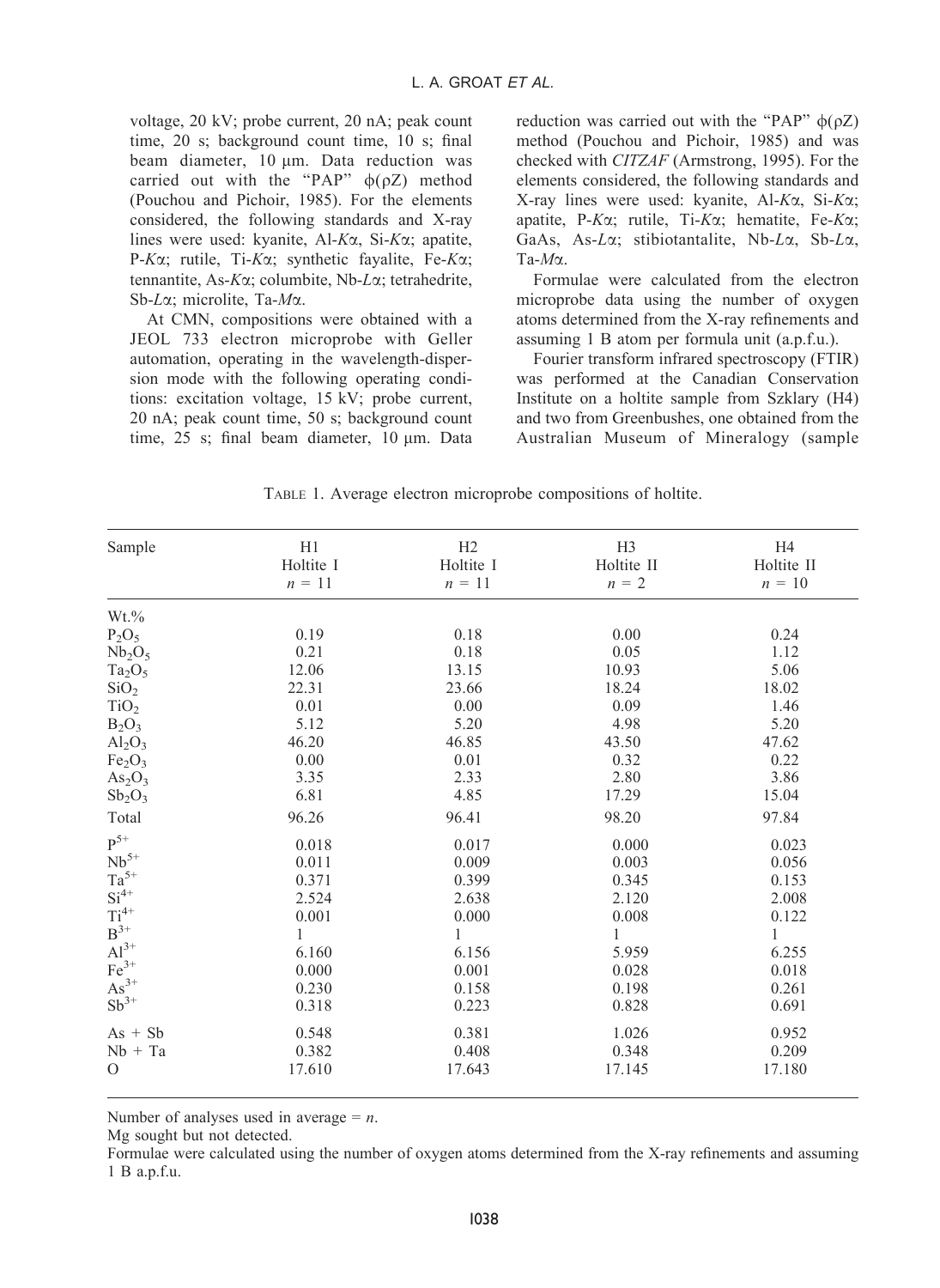D43778, labelled A) and the other from the Smithsonian Institution (sample NMNH 128674, labelled S). The available amount of Voron'i Tundry material was insufficient for FTIR. Each sample was separated from the rock and washed with ethanol. The sample was positioned on a Spectra-Tech low-pressure diamond microsample cell and analysed using a Bruker Optics Hyperion 2000 microscope interfaced to a Tensor 27 spectrometer. The spectrum was acquired in the  $4000$  to 430 cm<sup>-1</sup> range by co-adding 150 scans.

#### **Results**

Average electron microprobe compositions of the structure crystals are given in Table 1. The totals are low, evenif water is present. The (sub)microfibrous character of holtite is a possible cause of the low analytical totals. Grew et al. (2008) attributed low totals for analyses of finely porous material to contamination from epoxy filling the pores; similarly, epoxy could have filled the gaps between the very fine fibres of holtite. In addition, we suspect that the data reduction routines are unable to correct completely for the effect of As, Sb, and Ta on Si and Al, elements not normally analysed together. The results confirm that samples H1 and H2 are holtite I and H3 and H4 are holtite II, with a maximum of  $17.29 \text{ wt.}\%$  $Sb_2O_3$  (0.82 Sb a.p.f.u.) in H3. The compositions also show  $2.33-3.86$  wt.%  $As<sub>2</sub>O<sub>3</sub>$  (0.16-0.26 As a.p.f.u.) and, as expected, Si+As+Sb equals ~3 a.p.f.u. Samples H1, H2 and H3 contain similar amounts of Ta  $(0.34-0.40)$  Ta a.p.f.u.); H4 contains approximately half as much Ta (0.15 Ta a.p.f.u.) but considerably more Nb  $(0.06$  a.p.f.u.) and Ti $(0.12$  a.p.f.u.). The compositions also show  $43.50 - 47.62$  wt.%  $Al_2O_3$  $(5.88-6.26$  Al a.p.f.u.). Three of the samples also show traces of P (to 0.02 P a.p.f.u.).

Data collection and refinement parameters for the single-crystal X-ray experiments are summarized in Table 2, positional parameters in Table 3 and bond lengths in Table 4. A full list of atomic

TABLE 2. Data measurement and refinement information.

| Specimen                                 | H1             | H <sub>2</sub>                                                | H <sub>3</sub>     | H4                                                            |
|------------------------------------------|----------------|---------------------------------------------------------------|--------------------|---------------------------------------------------------------|
| $a\ (\AA)$                               | 4.6818(4)      | 4.6981(7)                                                     | 4.6900(6)          | 4.7264(9)                                                     |
| $b\;(\check{A})$                         | 11.867(1)      | 11.926(2)                                                     | 11.897(4)          | 11.981(2)                                                     |
| c(A)                                     | 20.302(2)      | 20.413(3)                                                     | 20.385(6)          | 20.566(4)                                                     |
| $V(\AA^3)$                               | 1127.9(2)      | 1143.7(3)                                                     | 1137.4(5)          | 1164.6(4)                                                     |
| Space Group                              | Pnma           |                                                               |                    |                                                               |
| Z                                        | $\overline{4}$ |                                                               |                    |                                                               |
| Crystal size (mm)                        |                | $0.17 \times 0.14 \times 0.14$ $0.14 \times 0.11 \times 0.08$ |                    | $0.12 \times 0.08 \times 0.06$ $0.18 \times 0.02 \times 0.02$ |
| $D_{\text{calc.}}$ (Mg m <sup>-3</sup> ) | 4.916          | 4.848                                                         | 4.875              | 4.762                                                         |
| Radiation                                | $Mo-Kα$        |                                                               |                    |                                                               |
| Monochromator                            | Graphite       |                                                               |                    |                                                               |
| Total $F_{\alpha}$                       | 29307          | 10309                                                         | 3871               | 1215                                                          |
| Unique $F_{0}$                           | 1754           | 1733                                                          | 1741               | 1057                                                          |
| $F_o > 4\sigma F_o$                      | 1693           | 1508                                                          | 1439               | 826                                                           |
| $R_{\text{int}}$                         | 0.03(1)        | 0.03(2)                                                       | 0.03(3)            | $\overline{\phantom{0}}$                                      |
| L.s. parameters                          | 165            | 165                                                           | 165                | 167                                                           |
| Range of $h$                             | $-6 \leq 6$    | $-5 \leq 6$                                                   | $0 \leq 6$         | $0 \leqslant 5$                                               |
| Range of $k$                             | $-14 \le 16$   | $-15 \le 16$                                                  | $0 \leqslant 16$   | $-14 \le 14$                                                  |
| Range of l                               | $-25 \le 28$   | $-25 \le 28$                                                  | $-28 \leqslant 28$ | $-24 \le 24$                                                  |
| $R_1$ for $F_0 > 4\sigma F_0$            | 0.0161         | 0.0172                                                        | 0.0214             | 0.0511                                                        |
| $R_1$ for all unique $F_0$               | 0.0170         | 0.0238                                                        | 0.0297             | 0.0795                                                        |
| $wR_2$                                   | 0.0411         | 0.0387                                                        | 0.0446             | 0.1398                                                        |
| a                                        | 0.0142         | 0.0202                                                        | 0.0183             | 0.0401                                                        |
| $\mathbf b$                              | 1.07           | 0.01                                                          | 0.01               | 18.65                                                         |
| GoF $(= S)$                              | 1.242          | 1.037                                                         | 0.963              | 1.174                                                         |
| $\Delta \rho_{\text{max}}$ (e A          | 0.953          | 0.471                                                         | 0.861              | 1.836                                                         |
| $\Delta \rho_{\rm min}$ (e A             | $-0.525$       | $-0.326$                                                      | $-0.429$           | $-1.013$                                                      |

 $w = 1/[\sigma^2(F_0^2) + (a'P)^2 + b'P]$  where  $P = [\text{Max } (F_0^2, 0) + 2'F_0^2]/3$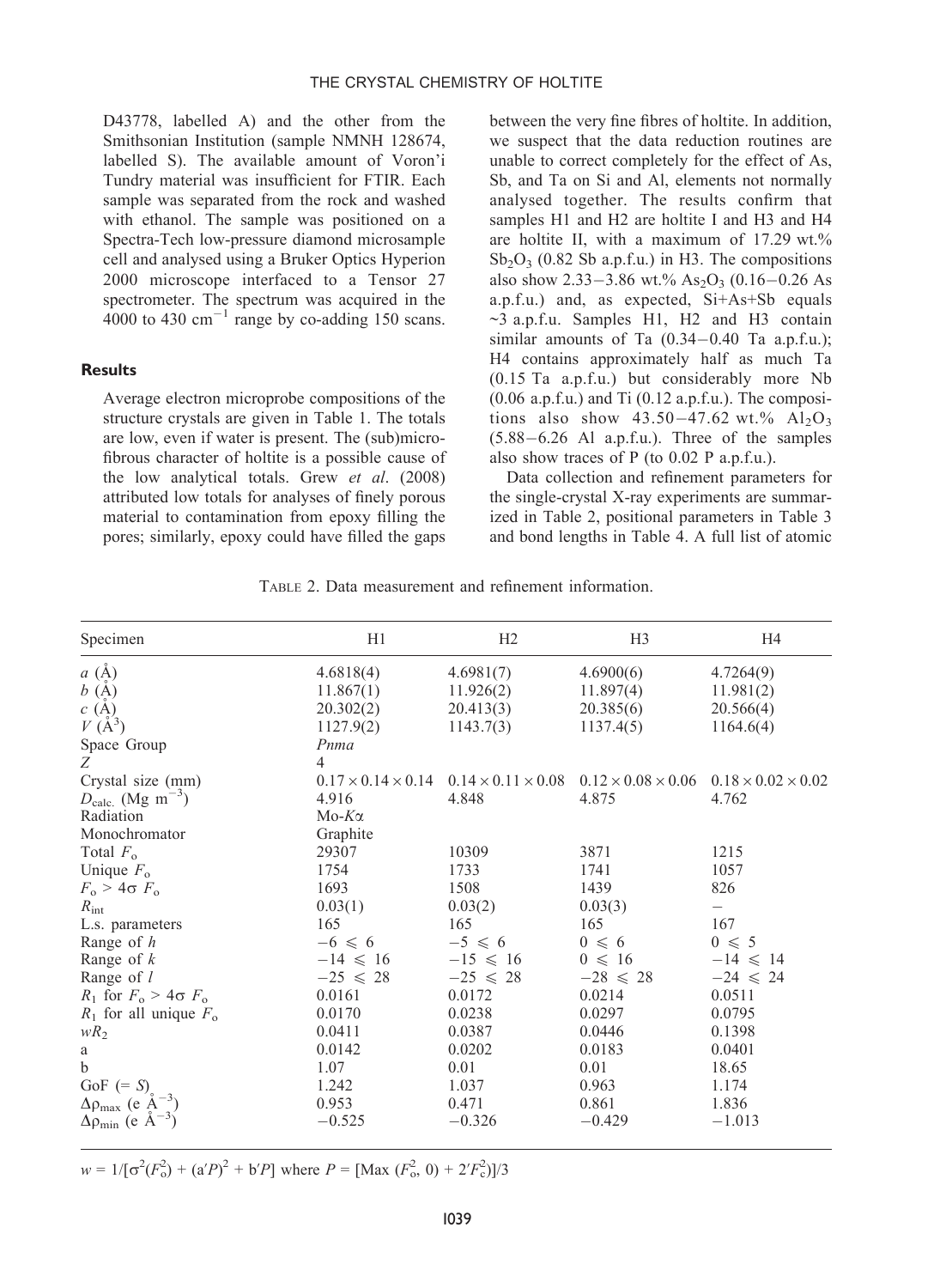# L. A. GROAT ET AL.

| TABLE 3. Atomic parameters for holtite. |  |  |  |
|-----------------------------------------|--|--|--|
|-----------------------------------------|--|--|--|

|                  |                                   | H1            | H2            | H <sub>3</sub> | H4            |
|------------------|-----------------------------------|---------------|---------------|----------------|---------------|
| $\mathrm{Al}(1)$ | $\boldsymbol{\chi}$               | 0.40099(6)    | 0.40077(6)    | 0.40563(8)     | 0.4048(7)     |
|                  | $\mathcal{Y}$                     | $\frac{3}{4}$ | $\frac{3}{4}$ | $\frac{3}{4}$  | $\frac{3}{4}$ |
|                  | $\overline{z}$                    | 0.25024(1)    | 0.25027(1)    | 0.24991(2)     | 0.2504(2)     |
|                  | $U_{\rm eq}$                      | 0.01537(9)    | 0.01530(9)    | 0.0050(1)      | 0.030(1)      |
|                  | $n_{A1}$                          | 0.2753(5)     | 0.2799(5)     | 0.2291(5)      | 0.310(2)      |
|                  | $n_{Ta}$                          | 0.1597(5)     | 0.1618(5)     | 0.1304(5)      | 0.053(2)      |
| $\mathrm{Al}(2)$ | $\chi$                            | 0.55777(8)    | 0.55782(9)    | 0.5571(1)      | 0.5577(8)     |
|                  | $\mathcal{Y}$                     | 0.61051(3)    | 0.61049(3)    | 0.61078(5)     | 0.6107(3)     |
|                  | $\overline{z}$                    | 0.47331(2)    | 0.47333(2)    | 0.47353(3)     | 0.4733(2)     |
|                  | $U_{eq}$                          | 0.0054(1)     | 0.0053(1)     | 0.0039(2)      | 0.012(1)      |
|                  | n                                 | 0.986(3)      | 0.993(2)      | 0.994(4)       | 1.00(2)       |
| $\mathrm{Al}(3)$ | $\boldsymbol{\chi}$               | 0.05959(8)    | 0.05953(9)    | 0.0586(1)      | 0.0594(8)     |
|                  | $\mathcal{Y}$                     | 0.49029(3)    | 0.49028(3)    | 0.48992(5)     | 0.4893(3)     |
|                  | $\boldsymbol{Z}$                  | 0.43152(2)    | 0.43151(2)    | 0.43149(3)     | 0.4311(2)     |
|                  | $U_{\text{eq}}$                   | 0.0053(1)     | 0.0049(1)     | 0.0041(2)      | 0.010(1)      |
|                  | $\boldsymbol{n}$                  | 0.984(3)      | 0.989(2)      | 0.992(4)       | 1.00(2)       |
| $\mathrm{Al}(4)$ |                                   | 0.06075(9)    | 0.0602(1)     | 0.0598(1)      | 0.0596(8)     |
|                  | $\boldsymbol{\chi}$               | 0.35985(4)    | 0.35952(4)    | 0.35925(5)     | 0.3577(3)     |
|                  | $\mathcal{Y}$<br>$\boldsymbol{Z}$ | 0.29022(2)    | 0.29005(2)    | 0.29023(3)     | 0.2894(2)     |
|                  |                                   | 0.0079(2)     | 0.0073(2)     | 0.0061(2)      | 0.013(1)      |
|                  | $U_{eq}$<br>$\boldsymbol{n}$      | 0.916(3)      | 0.930(3)      | 0.971(4)       | 0.96(2)       |
|                  |                                   |               |               |                |               |
| Si(1)            | $\boldsymbol{\chi}$               | 0.0868(3)     | 0.0862(3)     | 0.0874(4)      | 0.089(4)      |
|                  | $\mathcal{Y}$                     | $\frac{3}{4}$ | $\frac{3}{4}$ | $\frac{3}{4}$  | $\frac{3}{4}$ |
|                  | $\boldsymbol{Z}$                  | 0.40833(7)    | 0.40839(6)    | 0.4079(1)      | 0.4080(7)     |
|                  | $U_{eq}$                          | 0.0054(2)     | 0.0050(2)     | 0.0033(3)      | 0.018(3)      |
|                  | n                                 | 0.435(2)      | 0.442(2)      | 0.359(2)       | 0.363(5)      |
| Sb(1)            | $\boldsymbol{\chi}$               | 0.1109(6)     | 0.1103(8)     | 0.1135(3)      | 0.113(3)      |
|                  | $\mathcal{Y}$                     | $\frac{3}{4}$ | $\frac{3}{4}$ | $\frac{3}{4}$  | $\frac{3}{4}$ |
|                  | $\boldsymbol{Z}$                  | 0.3861(2)     | 0.3865(2)     | 0.38349(8)     | 0.3864(4)     |
|                  | $U_{eq}$                          | 0.0107(6)     | 0.0103(8)     | 0.0067(3)      | 0.016(2)      |
|                  | $n_{\text{Sb}}$                   | 0.033(2)      | 0.028(2)      | 0.120(3)       | 0.11(1)       |
|                  | $n_{\rm As}$                      | 0.032(2)      | 0.030(2)      | 0.021(3)       | 0.03(1)       |
| Si(2)            | $\boldsymbol{\chi}$               | 0.5875(1)     | 0.5871(2)     | 0.5878(2)      | 0.591(2)      |
|                  | $\mathcal{Y}$                     | 0.5205(1)     | 0.52053(9)    | 0.5209(2)      | 0.5225(7)     |
|                  | $\overline{z}$                    | 0.32972(4)    | 0.32979(4)    | 0.32970(6)     | 0.3295(4)     |
|                  | $U_{eq}$                          | 0.0055(2)     | 0.0054(2)     | 0.0041(2)      | 0.009(1)      |
|                  | N                                 | 0.870(4)      | 0.883(3)      | 0.719(5)       | 0.73(1)       |
| Sb(2)            | $\boldsymbol{\chi}$               | 0.6091(3)     | 0.6086(4)     | 0.6108(2)      | 0.610(1)      |
|                  | $\mathcal{Y}$                     | 0.5596(2)     | 0.5589(2)     | 0.5619(1)      | 0.5596(5)     |
|                  | $\overline{z}$                    | 0.31736(8)    | 0.31747(9)    | 0.31676(4)     | 0.3171(4)     |
|                  | $U_{eq}$                          | 0.0089(4)     | 0.0093(5)     | 0.0060(2)      | 0.015(1)      |
|                  | $n_{\text{Sb}}$                   | 0.086(4)      | 0.077(3)      | 0.276(5)       | 0.20(1)       |
|                  | $n_{\rm As}$                      | 0.044(4)      | 0.039(3)      | 0.005(5)       | 0.08(1)       |
| B                | х                                 | 0.2280(4)     | 0.2274(5)     | 0.2265(6)      | 0.234(4)      |
|                  | $\mathcal{Y}$                     | $\frac{1}{4}$ | $\frac{1}{4}$ | $\frac{1}{4}$  | $\frac{1}{4}$ |
|                  | $\boldsymbol{Z}$                  | 0.4156(1)     | 0.4155(1)     | 0.4160(2)      | 0.416(1)      |
|                  | $U_{eq}$                          | 0.0070(4)     | 0.0066(4)     | 0.0047(5)      | 0.017(3)      |
| O(1)             | $\boldsymbol{\chi}$               | 0.3777(3)     | 0.3774(3)     | 0.3790(4)      | 0.376(2)      |
|                  | $\mathcal{Y}$                     | $\frac{3}{4}$ | $\frac{3}{4}$ | $\frac{3}{4}$  | $\frac{3}{4}$ |
|                  | $\boldsymbol{Z}$                  | 0.45681(7)    | 0.45674(7)    | 0.4573(1)      | 0.4566(6)     |
|                  | $U_{eq}$                          | 0.0072(3)     | 0.0063(3)     | 0.0057(4)      | 0.013(2)      |
|                  |                                   |               |               |                |               |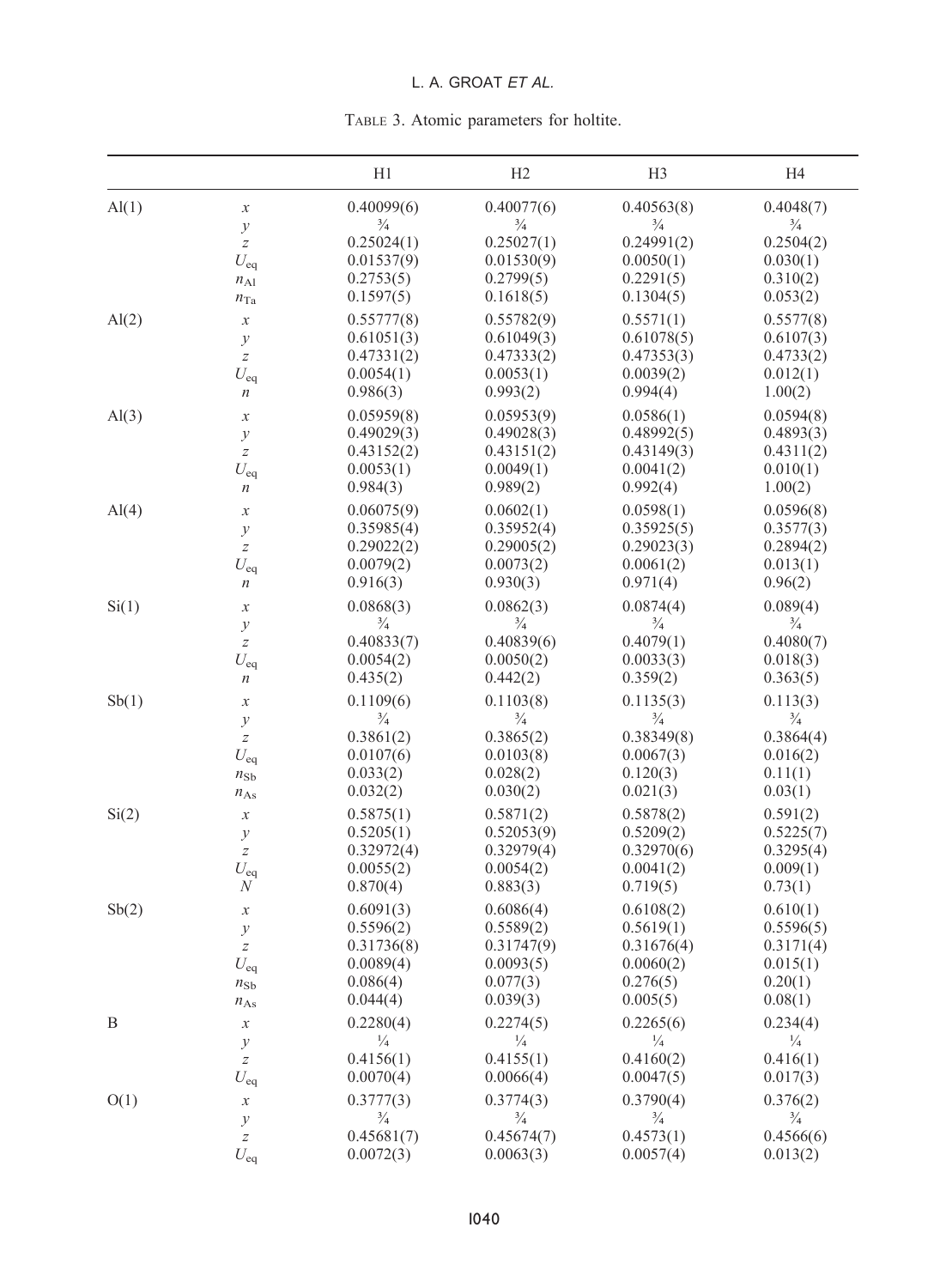Table 3 (contd.)

|       |                            | H1                          | H <sub>2</sub>          | H <sub>3</sub>          | H <sub>4</sub> |
|-------|----------------------------|-----------------------------|-------------------------|-------------------------|----------------|
| O(2)  | $\boldsymbol{\chi}$        | 0.1613(4)                   | 0.1613(4)               | 0.1622(7)               | 0.159(4)       |
|       | $\mathcal{Y}$              | $\frac{3}{4}$               | $\frac{3}{4}$           | $\frac{3}{4}$           | $\frac{3}{4}$  |
|       | $\bar{z}$                  | 0.33042(8)                  | 0.33048(8)              | 0.3303(1)               | 0.3286(9)      |
|       | $U_{\rm eq}$               | 0.0104(4)                   | 0.0106(4)               | 0.0086(7)               | 0.022(3)       |
|       | $\boldsymbol{n}$           | 0.435(2)                    | 0.442(2)                | 0.359(2)                | 0.363(5)       |
| O(3)  | $\boldsymbol{\chi}$        | 0.8943(2)                   | 0.8943(2)               | 0.8914(3)               | 0.891(2)       |
|       | $\mathcal{Y}$              | 0.63873(8)                  | 0.63880(8)              | 0.6380(1)               | 0.6381(6)      |
|       | $\boldsymbol{Z}$           | 0.42518(5)                  | 0.42516(5)              | 0.42427(7)              | 0.4247(4)      |
|       | $U_{eq}$                   | 0.0068(2)                   | 0.0062(2)               | 0.0055(3)               | 0.013(2)       |
| O(4)  | $\boldsymbol{\chi}$        | 0.4039(2)                   | 0.4035(2)               | 0.4017(3)               | 0.401(2)       |
|       |                            | 0.43460(8)                  | 0.43452(8)              | 0.4349(1)               | 0.4363(6)      |
|       | $\mathcal{Y}$<br>$\bar{z}$ | 0.28240(5)                  | 0.28251(5)              | 0.28166(7)              | 0.2824(4)      |
|       |                            | 0.0082(2)                   | 0.0073(2)               | 0.0062(3)               | 0.012(2)       |
|       | $U_{\rm eq}$               |                             |                         |                         |                |
| O(5)  | $\boldsymbol{\chi}$        | 0.3942(2)                   | 0.3944(2)               | 0.3918(3)               | 0.392(2)       |
|       | $\mathcal{Y}$              | 0.54999(8)                  | 0.54984(8)              | 0.5507(1)               | 0.5513(6)      |
|       | $\bar{z}$                  | 0.39419(5)                  | 0.39427(5)              | 0.39412(6)              | 0.3948(4)      |
|       | $U_{\rm eq}$               | 0.0069(2)                   | 0.0063(2)               | 0.0050(3)               | 0.010(1)       |
| O(6)  | $\mathcal{X}$              | 0.8811(2)                   | 0.8807(2)               | 0.8828(3)               | 0.886(1)       |
|       | $\mathcal{Y}$              | 0.45102(8)                  | 0.45119(8)              | 0.4506(1)               | 0.4475(6)      |
|       | $\bar{z}$                  | 0.35231(5)                  | 0.35208(5)              | 0.35194(6)              | 0.3518(4)      |
|       | $U_{eq}$                   | 0.0078(2)                   | 0.0070(2)               | 0.0060(3)               | 0.013(1)       |
| O(7)  | $\boldsymbol{\chi}$        | 0.6585(3)                   | 0.6586(3)               | 0.6607(4)               | 0.658(2)       |
|       | $\mathcal{Y}$              | 0.6333(1)                   | 0.6333(1)               | 0.6331(2)               | 0.635(1)       |
|       | $\overline{z}$             | 0.28894(6)                  | 0.28880(6)              | 0.28848(9)              | 0.2880(6)      |
|       | $U_{\rm eq}$               | 0.0116(3)                   | 0.0108(3)               | 0.0086(6)               | 0.022(2)       |
|       | $\boldsymbol{n}$           | 0.870(4)                    | 0.883(3)                | 0.719(5)                | 0.73(1)        |
|       |                            |                             |                         |                         |                |
| O(8)  | $\boldsymbol{\chi}$        | 0.1752(3)                   | 0.1726(3)               | 0.1737(4)               | 0.178(3)       |
|       | $\mathcal{Y}$              | $\frac{1}{4}$<br>0.34978(7) | $\frac{1}{4}$           | $\frac{1}{4}$           | $\frac{1}{4}$  |
|       | $\bar{z}$                  |                             | 0.34990(7)              | 0.35013(9)              | 0.3498(6)      |
|       | $U_{eq}$                   | 0.0100(3)                   | 0.0087(3)               | 0.0071(4)               | 0.012(2)       |
| O(9)  | $\boldsymbol{\chi}$        | 0.2539(2)                   | 0.2537(2)               | 0.2540(3)               | 0.253(2)       |
|       | $\mathcal{Y}$              | 0.35050(8)                  | 0.35049(8)              | 0.3506(1)               | 0.3504(8)      |
|       | $\overline{z}$             | 0.44768(5)                  | 0.44776(5)              | 0.44791(6)              | 0.4474(6)      |
|       | $U_{\rm eq}$               | 0.0074(2)                   | 0.0068(2)               | 0.0057(3)               | 0.018(2)       |
| O(10) | $\boldsymbol{\chi}$        | 0.7568(3)                   | 0.7576(3)               | 0.7611(4)               | 0.769(2)       |
|       | $\mathcal{Y}$              | $\frac{1}{4}$               | $\frac{1}{4}$           | $\frac{1}{4}$           | $\frac{1}{4}$  |
|       | $\bar{z}$                  | 0.27390(7)                  | 0.27364(7)              | 0.2732(1)               | 0.2730(8)      |
|       | $U_{eq}$                   | 0.0109(3)                   | 0.0102(3)               | 0.0080(4)               | 0.014(3)       |
| O(11) | $\boldsymbol{\chi}$        | 0.7501(2)                   | 0.7500(2)               | 0.7500(3)               | 0.749(1)       |
|       |                            | 0.46706(8)                  | 0.46710(8)              | 0.4673(1)               | 0.4683(7)      |
|       | $\mathcal{Y}$<br>$\bar{z}$ |                             |                         |                         | 0.4871(5)      |
|       |                            | 0.48832(4)<br>0.0054(2)     | 0.48826(5)<br>0.0052(2) | 0.48840(6)<br>0.0037(3) | 0.007(2)       |
|       | $U_{eq}$                   |                             |                         |                         |                |

displacement parameters and bond angles (Tables S1 and S2 respectively), have been deposited with the Principal Editor of Mineralogical Magazine and are available from www.minersoc.org/pages/e\_journals/ dep\_mat\_mm.html. The very low  $R$  values for all of the samples except the twinned H4 crystal

confirm that the refinement strategy outlined above is appropriate.

The average Al-O distances are remarkably similar for all four samples, at  $\sim$ 1.99 Å for  $\leq$ Al(1)-O> and 1.90-1.92 A for  $\leq$ Al(2,3,4)-O>. However, the  $Al(4)-O(10)$  distances are appreciably longer than the average, at  $1.92$  to  $2.07 \text{ Å}$ .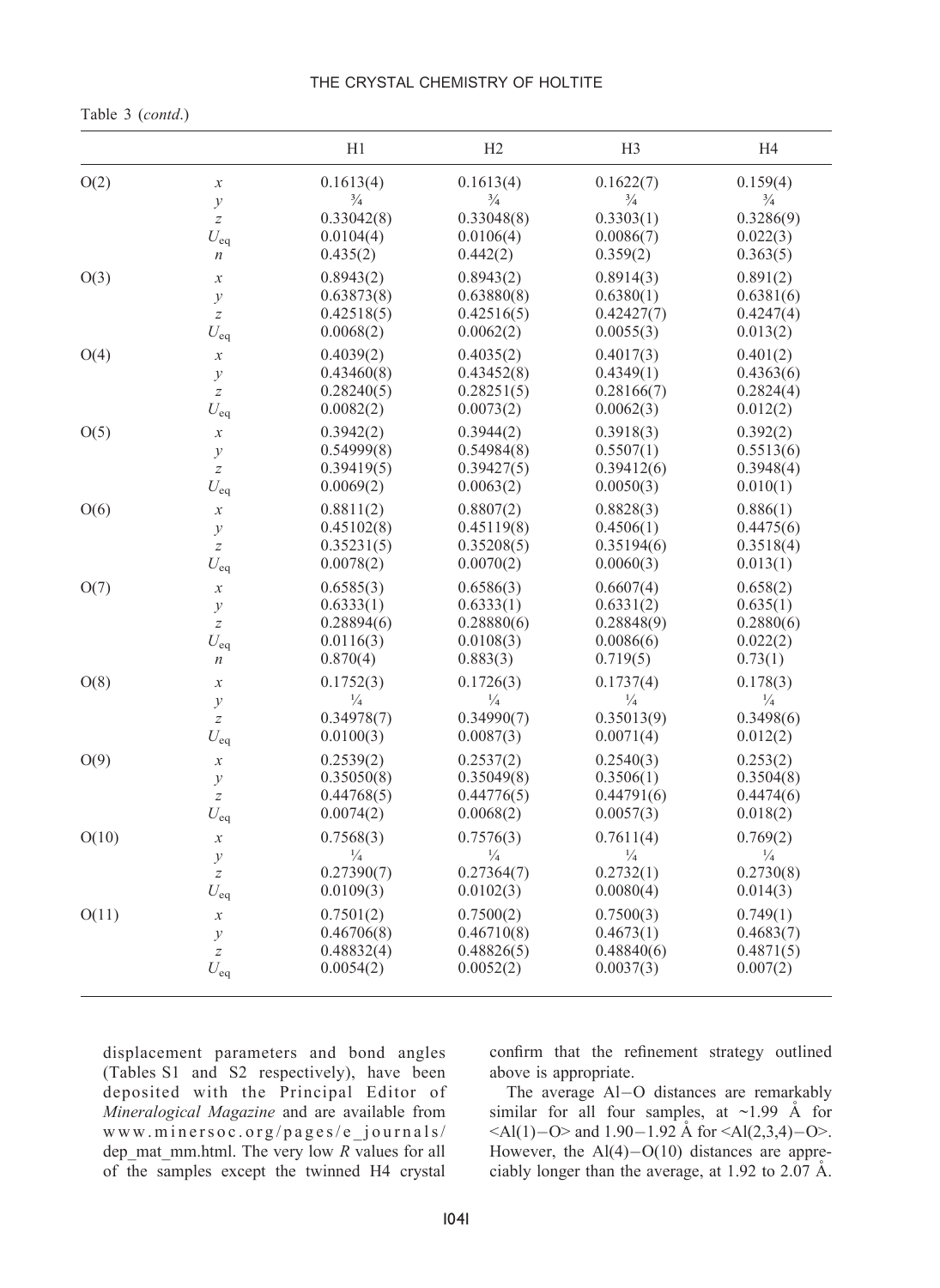# L. A. GROAT ET AL.

|                               |            | H <sub>1</sub> | H <sub>2</sub> | H <sub>3</sub> | H <sub>4</sub> |
|-------------------------------|------------|----------------|----------------|----------------|----------------|
| $Al(1)-O(2)$                  | $\times 2$ | 1.977(1)       | 1.987(2)       | 1.997(3)       | 1.98(2)        |
| $Al(1)-O(2)a$                 |            | 2.041(2)       | 2.053(2)       | 2.030(3)       | 2.02(2)        |
| Al(1)-O(7)b,c $\times$ 2      |            | 1.959(1)       | 1.967(1)       | 1.966(2)       | 1.97(1)        |
| $Al(1)-O(7)d$                 |            | 1.997(1)       | 2.006(1)       | 1.996(2)       | 1.99(1)        |
| $<$ Al(1)-O>                  |            | 1.988          | 1.998          | 1.992          | 1.99           |
| $Al(2)-O(1)$                  |            | 1.8876(8)      | 1.8976(8)      | 1.884(1)       | 1.907(6)       |
| $Al(2)-O(3)$                  |            | 1.884(1)       | 1.892(1)       | 1.890(2)       | 1.894(9)       |
| $Al(2)-O(5)$                  |            | 1.919(1)       | 1.928(1)       | 1.932(2)       | 1.932(8)       |
| $Al(2)-O(9)e$                 |            | 1.888(1)       | 1.896(1)       | 1.887(2)       | 1.92(1)        |
| $Al(2)-O(11)e$                |            | 1.879(1)       | 1.888(1)       | 1.882(1)       | 1.912(9)       |
| $Al(2)-O(11)$                 |            | 1.950(1)       | 1.958(1)       | 1.956(2)       | 1.952(9)       |
| $<$ Al(2)-O>                  |            | 1.901          | 1.910          | 1.905          | 1.92           |
| $Al(3)-O(3)$ f                |            | 1.928(1)       | 1.938(1)       | 1.934(2)       | 1.958(8)       |
| $Al(3)-O(5)$                  |            | 1.879(1)       | 1.886(1)       | 1.883(2)       | 1.891(8)       |
| $Al(3)-O(6)f$                 |            | 1.871(1)       | 1.885(1)       | 1.878(2)       | 1.894(8)       |
| $Al(3)-O(9)$                  |            | 1.920(1)       | 1.929(1)       | 1.924(2)       | 1.93(1)        |
| $Al(3)-O(11)f$                |            | 1.872(1)       | 1.879(1)       | 1.874(1)       | 1.882(9)       |
| $Al(3)-O(11)e$                |            | 1.923(1)       | 1.934(1)       | 1.932(2)       | 1.98(1)        |
| $\leq$ Al(3)-O>               |            | 1.899          | 1.909          | 1.904          | 1.92           |
| $Al(4)-O(4)$                  |            | 1.842(1)       | 1.851(1)       | 1.847(2)       | 1.874(9)       |
| $Al(4)-O(4)b$                 |            | 1.871(1)       | 1.880(1)       | 1.873(2)       | 1.905(9)       |
| $Al(4)-O(6)f$                 |            | 1.862(1)       | 1.873(1)       | 1.858(2)       | 1.865(9)       |
| $Al(4)-O(8)$                  |            | 1.857(1)       | 1.865(1)       | 1.862(2)       | 1.876(9)       |
| $Al(4)-O(10)f$                |            | 1.958(1)       | 1.960(1)       | 1.942(2)       | 1.92(1)        |
| Al(4) – O(10)b                |            | 2.058(1)       | 2.063(1)       | 2.062(2)       | 2.07(1)        |
| $<$ Al(4)-O>                  |            | 1.908          | 1.915          | 1.907          | 1.92           |
| $Si(1) - O(1)$                | $\times 2$ | 1.680(2)       | 1.687(2)       | 1.699(3)       | 1.69(2)        |
| $Si(1) - O(2)$                |            | 1.620(2)       | 1.629(2)       | 1.620(4)       | 1.66(2)        |
| $Si(1) - O(3)$ f,g            |            | 1.635(1)       | 1.640(1)       | 1.653(2)       | 1.67(1)        |
| $\langle$ Si(1)-O>            |            | 1.643          | 1.649          | 1.656          | 1.67           |
| $Sb(1)-O(1)$                  |            | 1.903(3)       | 1.906(4)       | 1.954(2)       | 1.90(2)        |
| $Sb(1) - O(3)$ f,g $\times 2$ |            | 1.844(2)       | 1.847(2)       | 1.885(2)       | 1.88(1)        |
| $<$ Sb-O>                     |            | 1.864          | 1.867          | 1.908          | 1.89           |
| $Si(2)-O(4)$                  |            | 1.643(1)       | 1.651(1)       | 1.663(2)       | 1.68(1)        |
| $Si(2)-O(5)$                  |            | 1.629(1)       | 1.635(1)       | 1.642(2)       | 1.68(1)        |
| $Si(2)-O(6)$                  |            | 1.667(1)       | 1.672(1)       | 1.679(2)       | 1.72(1)        |
| $Si(2)-O(7)$                  |            | 1.609(2)       | 1.619(2)       | 1.614(3)       | 1.62(1)        |
| $<$ Si(2)-O>                  |            | 1.637          | 1.644          | 1.650          | 1.68           |
| $Sb(2)-O(4)$                  |            | 1.904(2)       | 1.907(2)       | 1.938(2)       | 1.92(1)        |
| $Sb(2)-O(5)$                  |            | 1.860(2)       | 1.866(2)       | 1.886(2)       | 1.90(1)        |
| $Sb(2)-O(6)$                  |            | 1.945(2)       | 1.945(2)       | 1.973(2)       | 2.003(9)       |
| $<$ Sb-O>                     |            | 1.903          | 1.906          | 1.932          | 1.94           |
| $B-O(8)$                      |            | 1.359(2)       | 1.364(2)       | 1.365(3)       | 1.39(3)        |
| $B-O(9)h$                     | $\times 2$ | 1.364(1)       | 1.373(1)       | 1.368(2)       | 1.37(1)        |
| $< B - O$                     |            | 1.362          | 1.370          | 1.367          | 1.38           |
| Al(1) – Al(1)                 | $\times 2$ | 2.3409(2)      | 2.3491(4)      | 2.3450(3)      | 2.3633(5)      |
| $Si(1) - Sb(1)$               |            | 0.465(3)       | 0.462(3)       | 0.512(1)       | 0.46(1)        |
| $Si(2) - Sb(2)$               |            | 0.537(2)       | 0.532(2)       | 0.565(1)       | 0.520(5)       |

a:  $x+y_2$ ,  $y, -z+y_2$ ; b:  $x-y_2$ ,  $y, -z+y_2$ ; c:  $x-y_2$ ,  $-y+3/2$ ,  $-z+y_2$ ; d:  $x, -y+3/2$ , z; e:  $-x+1, -y+1, -z+1$ ; f:  $x-1, y, z$ ; g:  $x-1$ ,  $-y+3/2$ , z; h:  $x, -y+1/2, z$ .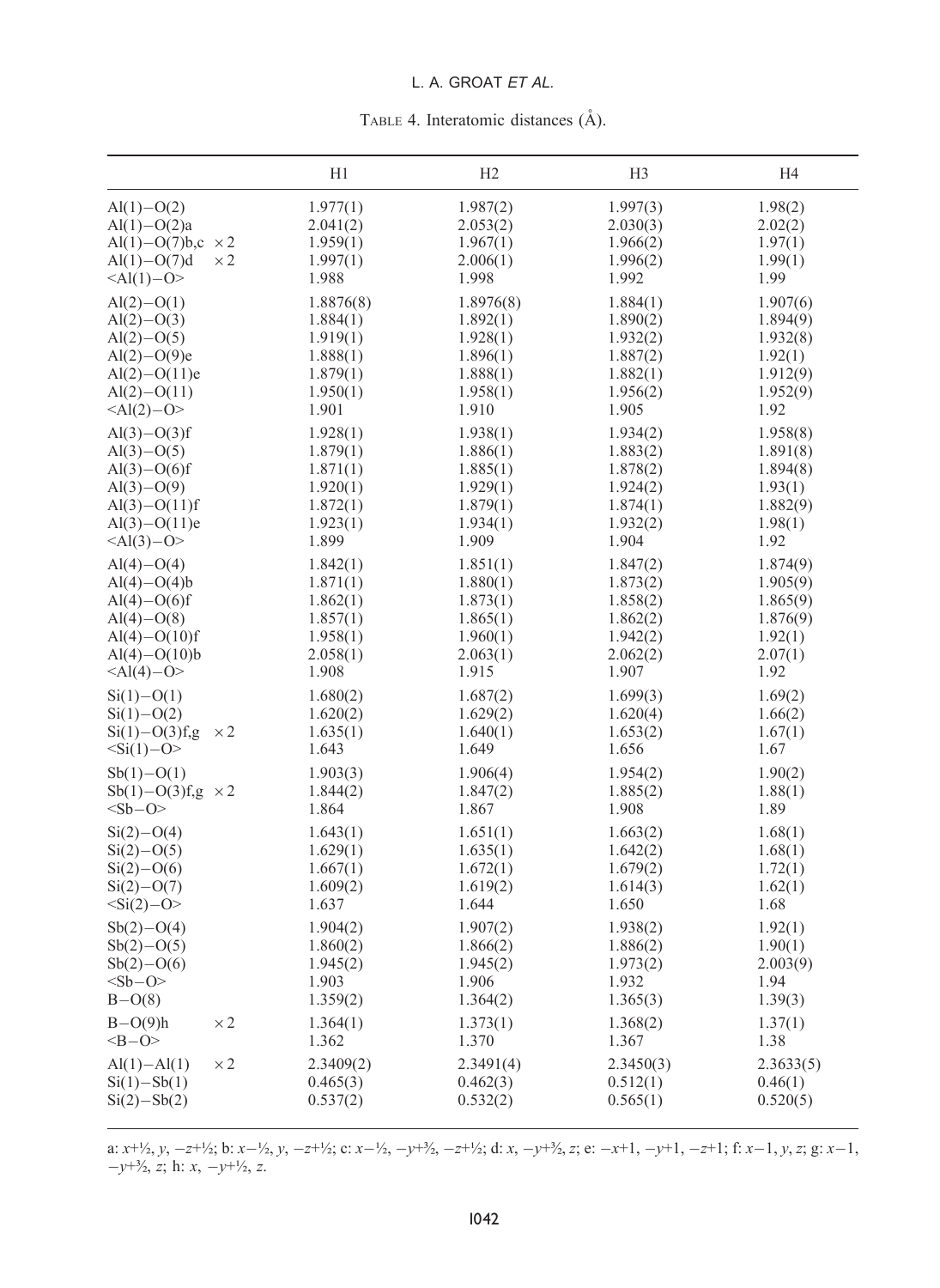According to Moore and Araki (1978) ''...the  $A14-O10$  distance dilations can be easily explained by noting that all four Al cations surround and are practically coplanar to O10 and, therefore, exhibit uniform cation–cation repulsion away from central O10...". The distance dilations result in bond-valence totals of  $\sim$ 1.5 v.u. to the  $O(10)$  position. The  $Al(1) – Al(1)$  separation is similar for crystals H1, H2, and H3  $(2.341-2.349 \text{ Å})$  but slightly longer for H4  $(2.363 \text{ Å})$ .

For the holtite I samples (H1 and H2), the refined occupancies of the Al(1) site were very similar at  $\sim$ 56% Al, 32% Ta and a 12% vacancy. For the holtite II sample H3, the Al(1) site occupancy refined to  $~16\%$  Al,  $26\%$  Ta, and a 28% vacancy. However, the refined Al(1) site occupancy for the other holtite II sample (H4) refined to 62% Al, 11% Ta, and a 27% vacancy. This probably reflects the presence of Ti and Nb, as shown by the electron microprobe compositions; studies of dumortierite (Alexander et al., 1986; Platonov et al., 2000) have shown that Ti substitutes at the Al(1) site, and we would expect Nb to do so also, based on its similarity in valence and radius to Ta. The occupancies of the Al(2) and Al(3) positions refined to between 98 and 100% Al for all of the samples studied. However, the occupancy of the Al(4) position was lower for the holtite I samples (92 and 93% Al for H1 and H2 respectively) than for the holtite II samples (96 and 97% Al for H3 and H4 respectively).

The average  $Si(1)-O$  and  $Si(2)-O$  distances are slightly shorter  $(1.64-1.65$  and 1.64 A respectively) for the holtite I samples than for the holtite II crystals  $(1.66-1.67$  and  $1.65-1.68$  Å), reflecting the difference in Si site occupancies (88% in holtite I vs. 72% in holtite II). Similarly, the average  $Sb(1)-O$  and  $Sb(2)-O$  distances are shorter  $(1.86-1.87$  and  $1.90-1.91$  A respectively) for the holtite I phases than for the holtite II samples  $(1.89-1.91$  and  $1.93 - 1.94$  Å).

The  $Si(1) - Sb(1)$  and  $Si(2) - Sb(2)$  separations are similar for the holtite I crystals  $(0.46-0.47)$ and  $0.53-0.54$  Å respectively) and longer for the holtite II crystal H3  $(0.51$  and  $0.57$  Å). The twinned holtite II crystal H4 shows a similar  $Si(1) - Sb(1)$  separation to the holtite I samples  $(0.46 \text{ A})$  but the shortest  $Si(2) - Sb(2)$  distance  $(0.52 \text{ Å})$ .

For the holtite I samples, the refined occupancies of the  $Si(1)$ ,  $Sb(1)$ ,  $Si(2)$  and  $Sb(2)$  sites were also very similar, at ~88% Si and 12% vacancies

for the Si(1) and Si(2) sites, and  $\sim$ 12% Sb+As  $(6\%$  Sb and  $6\%$  As at the Sb(1) site, and  $8\%$  Sb and 4% As at the Sb(2) site) and 88% vacancies for the  $Sb(1)$  and  $Sb(2)$  positions.

For the holtite II samples, the  $Si(1)$  and  $Si(2)$ positions showed refined occupancies of ~72% Si and  $28\%$  vacancies. The Sb(1) and Sb(2) site occupancies refined to ~28% vacancies, therefore the Sb(1) and Sb(2) occupancies are  $28\%$  Sb+As and 72% vacancies, but the relative amounts of Sb and As were different for the two samples (24% Sb and 4% As at Sb(1) for H3, vs. 22% Sb and 6% As at  $Sb(1)$  for H4, and  $28\%$  Sb and  $1\%$  As at  $Sb(2)$ for H3, and 20% Sb and 8% As at Sb(2) for H4).

Overall, it is remarkable how little the bond lengths and angles of the  $AIO<sub>6</sub>$  octahedral framework change in response to major substitutions, including vacancies, at the Al(1), Si, and Sb positions.

The FTIR spectra of samples A, S, and H4 in the 4000–450 cm<sup>-1</sup> region are shown in Fig. 3*a*; a list of absorbance bands is given on the left side of Table 5. The spectra are similar to previously reported IR spectra of holtite and dumortierite (Voloshin et al., 1977, 1987; Voloshin and Pakhomovskiy, 1988; Werding and Schreyer, 1990; Fuchs et al., 2005). The right side of Table 5 lists absorbance peaks in holtite I, holtite II, and dumortierite from Voloshin et al. (1987) for comparison with the current spectra.

The spectra of samples A, S and H4 each show a series of peaks corresponding to OH stretching in the  $4000-3000$  cm<sup>-1</sup> region (shown in Fig. 3b), confirming the presence of hydrogen in the holtite structure (see below). The spectrum of H4 also shows a small peak at  $1648 \text{ cm}^{-1}$  due to bending of non-structural  $H_2O$  (Voloshin et al., 1987; Voloshin and Pakhomovskiy, 1988; Rossman, 1988).

Voloshin et al. (1987) and Voloshin and Pakhomovskiy (1988) compared several IR spectra of holtites with that of dumortierite, and identified certain peaks as characteristic of holtite I and holtite II, appearing in one variety but not the other. The spectra of A and S (holtite I) and H4 (holtite II) show both types of peaks. For example, Voloshin et al. (1987) and Voloshin and Pakhomovskiy (1988) identified peaks at 750 and  $545$  cm<sup>-1</sup> as characteristic of holtite I, and peaks at 940–950 cm<sup>-1</sup> and 825 cm<sup>-1</sup> as characteristic of holtite II; however, all of these peaks appear to some degree in each of our three samples. Similarly, a side-peak at 1315  $cm^{-1}$  on the main antisymmetric  $BO_3$  stretching peak at 1360 cm<sup>-1</sup>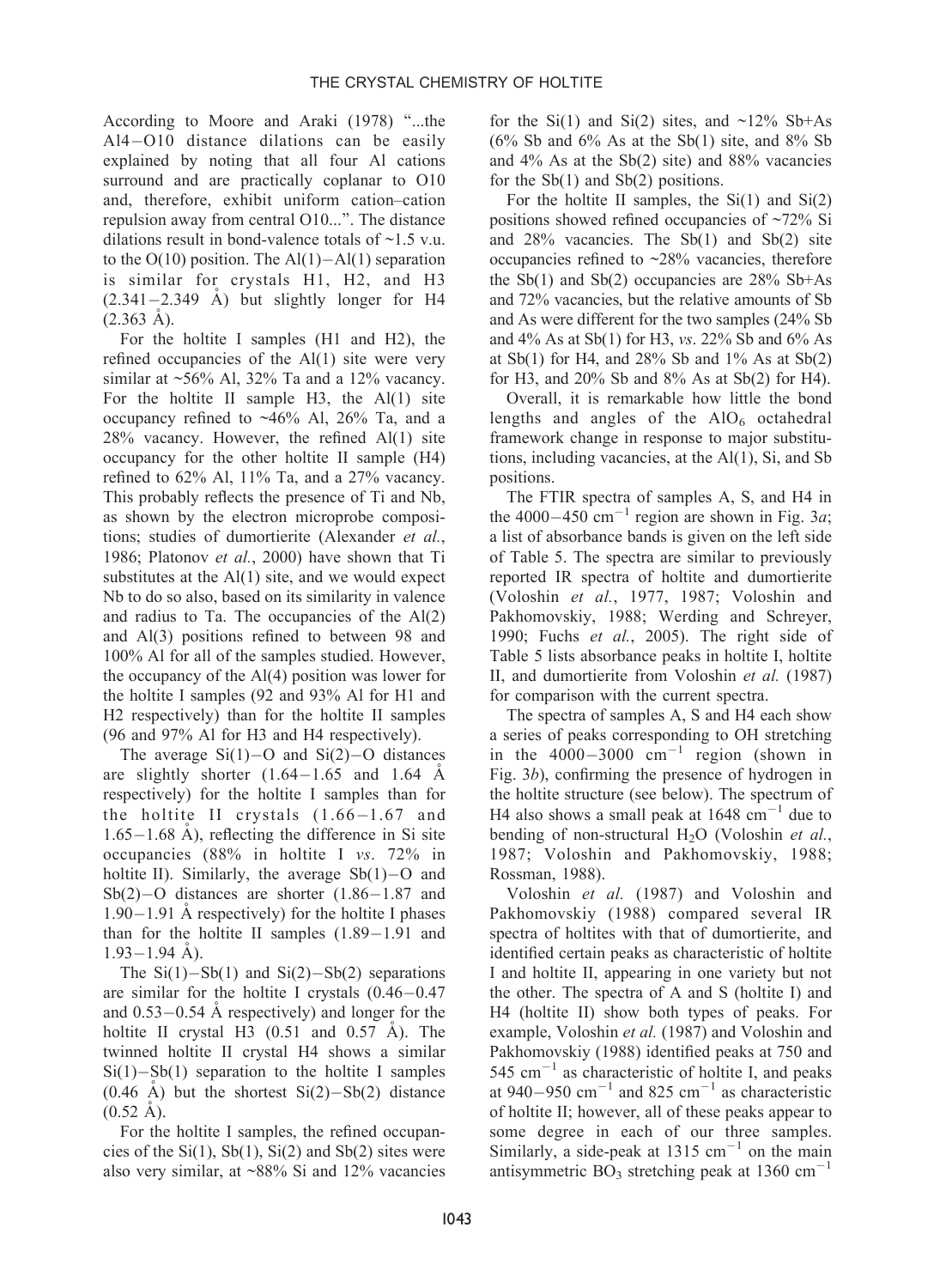is identified by Voloshin et al. (1987) and Voloshinand Pakhomovskiy (1988) as characteristic of holtite I, but only one (sample A) of our two holtite I samples show this feature (Fig. 3c). This suggests that holtite I and holtite II do not have distinct FTIR signatures.

The spectra of A, S and H4 each show a group of three small peaks around 2900  $cm^{-1}$  which do not correspond to any peaks in the Voloshin et al. (1987) and Voloshin and Pakhomovskiy (1988) spectra. These may be due to  $C-O$  stretching in residue left behind after the samples were rinsed with ethanol and dried during preparation.

#### Water in holtite

Pryce (1971) measured 0.38 wt.%  $H_2O^+$  and 0.08 wt.%  $H_2O^-$  in the type specimen, a holtite II, but the question whether  $H<sub>2</sub>O$  is an essential constituent of holtite has remained unresolved. In dumortierite, OH is thought to occur primarily at the O(2) and O(7) positions (Moore and Araki, 1979; Alexander et al., 1986; Werding and Schreyer, 1990; Ferraris et al., 1995; Cempírek and Novák, 2005; Fuchs et al., 2005). However, Hoskins et al. (1989) wrote that "...the (occupancy) factors obtained for O2 and O7...are in good agreement with the overall metal occupancy in Al1... For this reason there is not the need in holtite (as there is in dumortierite) for OH<sup>-</sup> replacement of  $O^{2-}$  to provide a reduction in local charge to compensate for...a vacancy in Al1...''. Nonetheless, there have been several reports of H2O by infrared spectroscopy or single-crystal refinement. Voloshin et al. (1977) reported traces and 1.13 wt.%  $H_2O^+$  in their 'anhydrous' and 'hydrated' varieties of holtite I from Voron'i Tundry, a distinction confirmed by IR evidence for OH in the latter, whereas Voloshin et al. (1987) reported IR evidence for  $H<sub>2</sub>O$  (most likely as OH) in both holtite I and holtite II. Finding O(10) undersaturated in their refinement of holtite I from Voron'i Tundry, Kazantsev et al. (2005) concluded it was occupied by both O and OH. Kazantsev et al. (2006) calculated the occupancy to be 0.52 OH in a revision of the refinement.

FIG. 3. FTIR spectra of samples A and S (both from Greenbushes, Western Australia) and H4 (from Szklary, Lower Silesia, Poland): (a) Full spectra; (b)  $4000 \text{ cm}^{-1}$ to 3000  $cm^{-1}$  region showing OH stretching bands; (c) 1200 cm<sup>-1</sup> to 1500 cm<sup>-1</sup> region showing antisymmetric  $BO_3$  stretching bands.

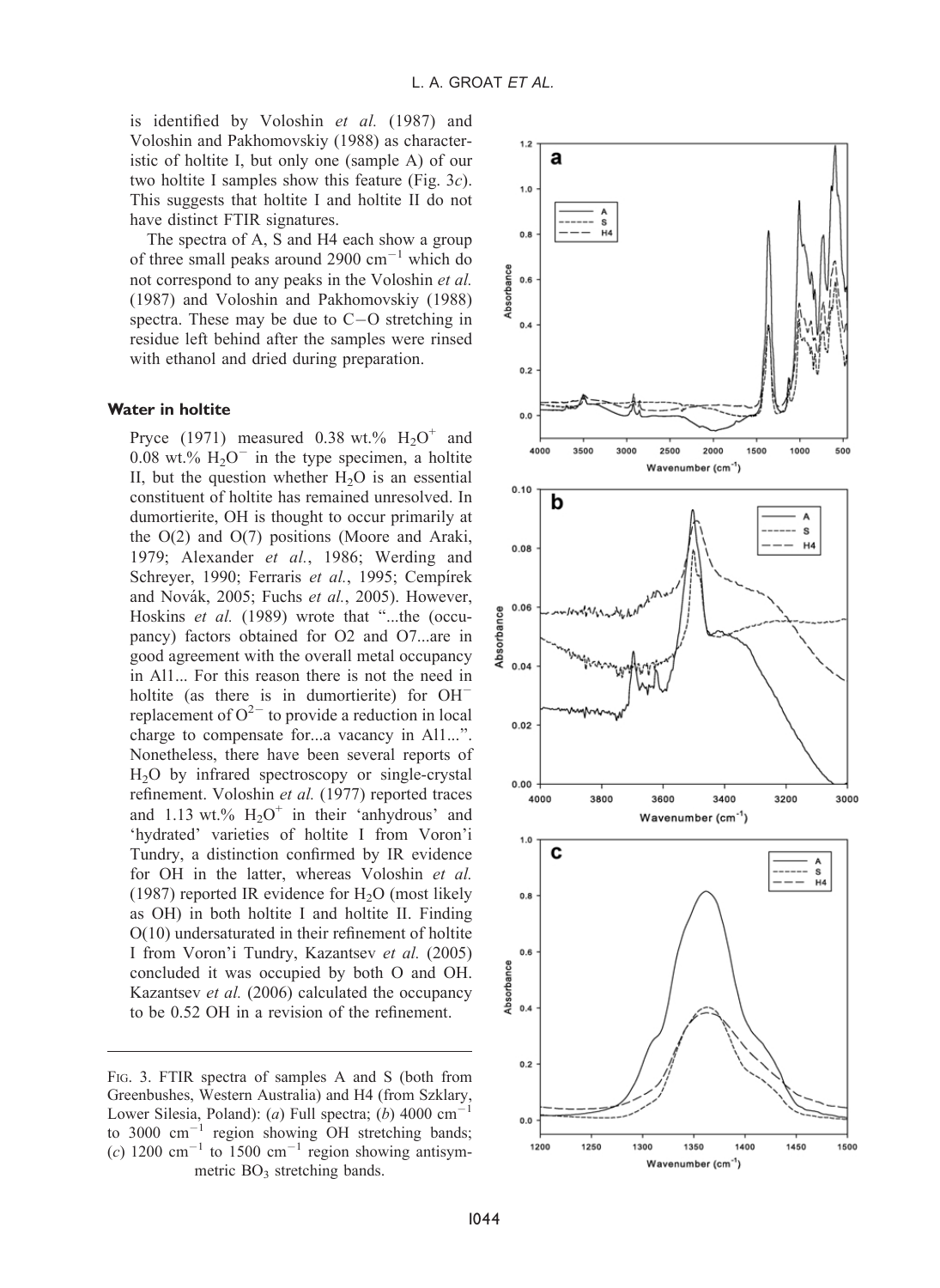### THE CRYSTAL CHEMISTRY OF HOLTITE

| A (Australia)   | S (Australia)    | H <sub>4</sub> (Poland) |                       | - From Voloshin et al. (1987) - |              |
|-----------------|------------------|-------------------------|-----------------------|---------------------------------|--------------|
| Holtite I       | Holtite I        | Holtite II              | Holtite I             | Holtite II                      | Dumortierite |
| 3697            |                  |                         |                       |                                 | 3690         |
| 3625            |                  | 3623*                   |                       |                                 | 3615         |
| 3504            | 3501             | 3490                    | $3500 - 3510$<br>3480 | $3495 - 3500$                   | 3500         |
|                 |                  | $3400 - 3420$           |                       | 3400                            |              |
|                 |                  |                         | 3340                  |                                 |              |
| 2957            | 2957*            | 2954                    |                       |                                 |              |
| 2925            | 2925             | 2919                    |                       |                                 |              |
| 2854            | 2854             | 2850                    |                       |                                 |              |
| 1727            |                  |                         |                       |                                 |              |
|                 | 1648             | $1630 - 1640$           | 1650                  | 1650                            |              |
| 1415            | 1415             | 1415                    | 1415                  | $1415 - 1420$                   | 1415         |
| 1362            | 1363             | 1363                    | 1370                  | $1360 - 1370$                   | 1375         |
| 1312            |                  |                         | 1315                  |                                 |              |
|                 |                  | 1170                    | $1165 - 1175$         | 1170                            |              |
| 1128            | 1126             | 1121                    |                       | $1120 - 1125$                   |              |
|                 |                  | $1090 - 1095$           | $1090 - 1095$         | 1090                            |              |
|                 |                  |                         |                       | 1045                            |              |
| 1007            | 1006             | 1006                    | $1030 - 1020$         | 1015                            | 1015         |
| 952             | 952              | 950                     |                       | $940 - 950$                     |              |
| $920^{\dagger}$ | $920^{\dagger}$  |                         |                       | $920 - 925$                     |              |
| $893^{\dagger}$ | 892              | $890^{\dagger}$         |                       |                                 |              |
|                 |                  |                         |                       |                                 |              |
| 866             | 868              | 872                     | $860 - 870$           | $865 - 870$                     | 860          |
| 829             | 827              | 827                     |                       | 825                             |              |
|                 |                  | $797 - 800$             |                       | 795                             |              |
|                 |                  | $770 - 775$             | $760 - 762$           | 777                             |              |
| 742             | 743              | $744*$                  | 750                   |                                 | 762          |
| 728             | 728              | 727                     | 725                   | $720 - 725$                     | 725          |
| $699^{\dagger}$ | 698              | 698                     | $695 - 700$           |                                 | 700          |
| 636             | 636              | 635                     | $635 - 640$           | $650 - 652$                     | 640          |
|                 |                  |                         | $605 - 610$           |                                 |              |
| 591             | 589              | 592                     | $590 - 600$           | $585 - 590$                     | 590          |
| 558             | $561^{\dagger}$  | $560^{\dagger}$         |                       |                                 |              |
| $544^{\dagger}$ | $538^{\dagger}$  | $538^{\dagger}$         | 545                   |                                 | 535          |
| $497^{\dagger}$ | 497 <sup>†</sup> |                         | 520                   | 500                             |              |
| 471             | $471^{\dagger}$  | 472                     | $465 - 470$           | $460 - 462$                     | 470          |
| 459             | 459              | 458                     |                       |                                 |              |
|                 |                  |                         |                       |                                 |              |

# TABLE 5. Infrared absorption bands of holtite between  $4000-450$  cm<sup>-1</sup>.

Peak positions are reported in  $cm^{-1}$ . Blank lines indicate a peak is absent in the corresponding spectrum.

\*  $-$  very small peak, not visible in full spectrum shown in Fig. 3.  $\uparrow$   $-$  shoulder

Although charge-balance calculations based on our single-crystal structure refinements (see below) suggest that essentially no water is present, the FTIR results confirm that some OH is present in the samples measured. The peaks in the OH stretching region (Fig. 3b) closely resemble those reported for dumortierite (Fuchs et al., 2005; Werding and Schreyer, 1990). As noted by Rossman (1988) and Povarennykh (1978), the positions and integrated area of individual peaks in an IR spectrum depend on coordination and the local charge environment. Assuming OH is located at the  $O(2)$  and  $O(7)$ positions (each coordinated by one tetrahedral and two octahedral cations), Fuchs et al. (2005) identified the main dumortierite peak at  $3495 \text{ cm}^{-1}$  with a nine-charge coordination environment for OH, such as  $(Si^{4+}, A1^{3+}, [6]M^{2+})$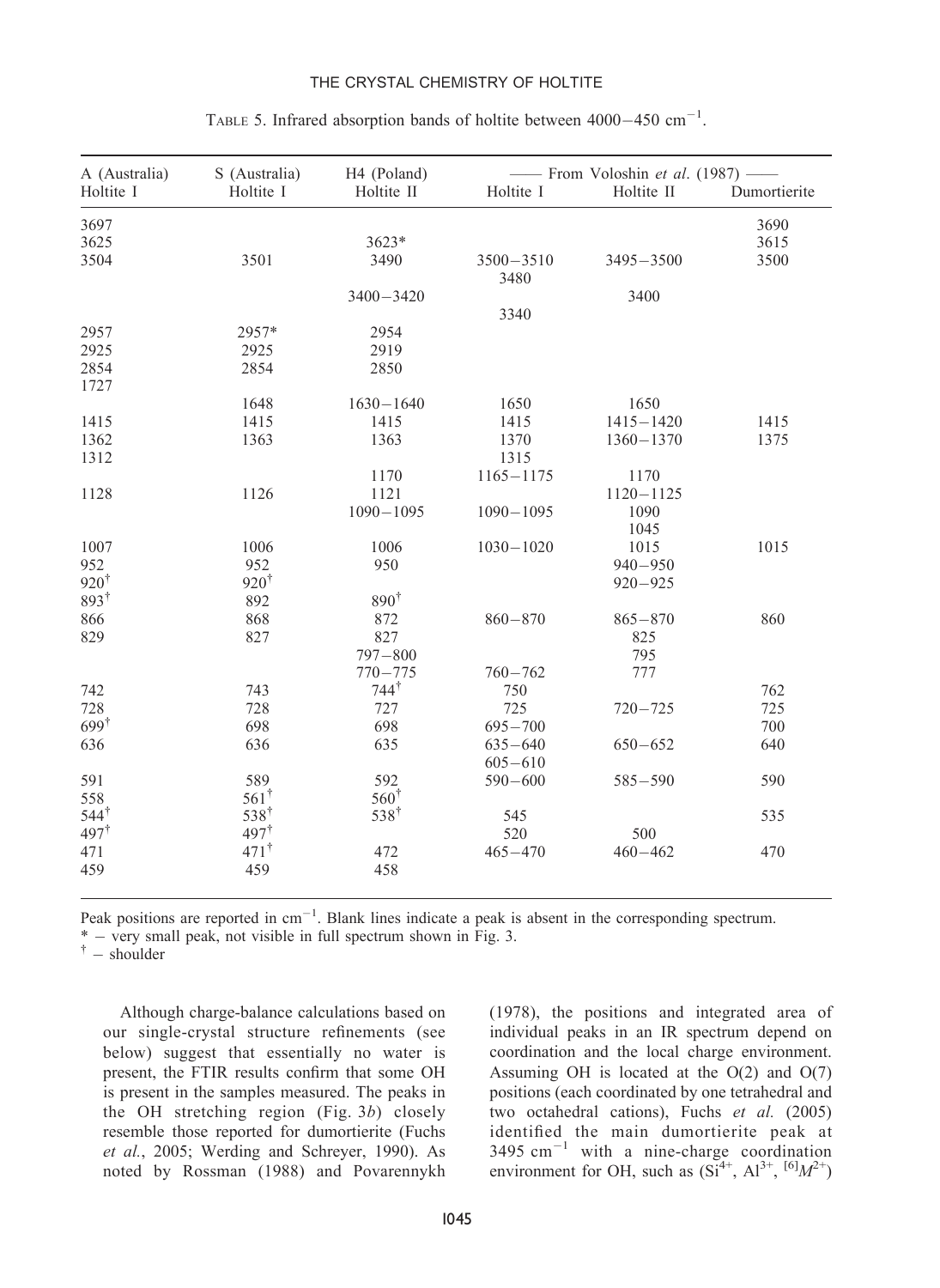or  $({}^{[4]}T^{3+}, Al^{3+}, Al^{3+})$ . This is the largest OH peak in the holtite spectra, and it is located at  $3501$  cm<sup>-1</sup> and  $3504$  cm<sup>-1</sup> in the two Greenbushes samples A and S respectively, and at 3490  $cm^{-1}$  in H4. If this peak is due to OH at  $O(2)$  and/or  $O(7)$ , another nine-charge environment that must be considered is  $(Si^{4+}, \bar{[}6]\square, Ta^{5+})$ . Higher cation valences tend to shift absorbance peaks to higher wavenumbers, so the prevalence of this latter environment may be responsible for the shift to values above  $3500 \text{ cm}^{-1}$  in the Greenbushes samples. Other peaks identified in the IR spectrum of dumortierite by Fuchs et al. (2005) are the eight-charge environment such as  $(Si^{4+}, {}^{[6]}M^{2+}, {}^{[6]}M^{2+})$  or  $(Si^{4+}, Ti^{4+}, {}^{[6]} \Box)$  around  $3620 \text{ cm}^{-1}$ , the seven-charge environment  $(Si^{4+},$  $[A]^{3+}, [6] \square$ ) at 3675 cm<sup>-1</sup>, and the six-charge environment  $(Si^{4+}, {}^{[6]}M^{2+}, {}^{[6]} \Box)$  at 3696 cm<sup>-1</sup>. Spectra for samples A and H4 show small peaks near  $3625 \text{ cm}^{-1}$  which may correspond to the eight-charge environment, and sample A shows a peak at 3697  $cm^{-1}$  which may correspond to the six-charge environment. The seven-charge environment peak is absent from all three spectra.

# Chemical substitution and ordering in the holtite structure

Precession photographs synthesized from the X-ray data show diffuse layers mentioned by Pryce (1971) and Hoskins et al. (1989) normal to a at spacings of 2a and 3a. As mentioned previously, Hoskins et al. (1989) suggested that the diffuse layers indicate that although there is an ordering effect in any one individual tunnel, it is not strongly correlated with that of adjacent tunnels. What form might this ordering take?

In end-member anhydrous dumortierite, formula  $Al_7BSi_3O_{18}$ , all of the Al(1) sites are occupied by  $Al^{3+}$ . In holtite (and some dumortierite samples) at least some of the Al positions are occupied by pentavalent cations, mainly  $Ta^{5+}$  but sometimes  $Nb<sup>5+</sup>$  as well. The substitution of pentavalent cations for  $Al^{3+}$  requires vacancies ( $\Box$ ) at some Al positions to maintain charge balance:

$$
5Al^{3+} \rightarrow 3Ta^{5+} + 2\square
$$
 (1)

The number of vacancies introduced at the Al sites by this substitution equals 2/3 the number of pentavalent cations at Al(1).

Independent of (Ta, Nb) content, when an Sb site is occupied, the nearby  $O(2)$  or  $O(7)$  site must be vacant. As substitution of an  $Sb^{3+}$  (or  $As^{3+}$ ) ion at one Sb site obviates the octahedral coordination of oxygen atoms around the two adjacent Al(1) positions, it is likely that a complete replacement of  $SiO<sub>4</sub>$  rings by  $SbO<sub>3</sub>$  rings takes place, as is suggested by Hoskins et al. (1989). The structural channel in end-member dumortierite can be represented as a chain of  $Al^{3+}$  cations alternating with rings of three  $SiO^{2+}$  groups:

$$
...(3SiO^{2+})(Al^{3+})(3SiO^{2+})(Al^{3+})(3SiO^{2+})...
$$

A single  $SiO^{2+}$  ring in the channel is replaced by an  $Sb^{3+}$  ring as follows:

$$
(3SiO^{2+})(Al^{3+})(3SiO^{2+})(Al^{3+})(3SiO^{2+}) \rightarrow (3SiO^{2+})(\Box)(3SiO^{3+})(\Box)(3SiOH^{3+})
$$
 (2)

This results in loss of coodination to the two adjacent Al(1) sites, which must now remain vacant. Hydrogen ions are added to oxygen atoms at three of the six coordinating  $O(2)$  and  $O(7)$  sites in order to maintain charge balance. Substitution 2 represents the insertion of a short  $\square$ -Sb segment into the Al-SiO chain. The  $\square$ -Sb segment can be expanded to preserve octahedral coordination for  $Al^{3+}$  (or other cations) by the following additional substitution:

$$
(\square)(3\text{SiOH}^{3+})(\text{Al}^{3+})(3\text{SiO}^{2+}) \rightarrow (\square)(3\text{SiO}^{3+})(\square)(3\text{SiOH}^{3+})
$$
 (3)

A combination of substitution 2 followed by many substitutions 3 can create an arbitrarily long  $\square$  -Sb segment while introducing just three OH<sup>-</sup> groups:

$$
n\text{Al}^{3+} + 3n\text{SiO}^{2+} \to
$$
  

$$
n\Box + 3(n-1)\text{Sb}^{3+} + 3\text{SiOH}^{3+} \tag{4}
$$

In any given channel the amount of OH introduced by Sb-Si substitution is proportional to the number of  $\square$  -Sb chains, to a maximum of one OH per Sb (where substitution 2 acts alone). For very long  $\square$ -Sb chains (i.e. as  $n \to \infty$ ), the amount of  $OH^-$  introduced in this fashion is negligible, and the average Sb-Si substitution is

$$
Al^{3+} + 3SiO^{2+} \to \Box + 3Sb^{3+} \tag{5}
$$

In total a number of vacancies equal to 1/3 of  $(Sb + As)$  are introduced at the Al(1) site. Note that these vacancies must necessarily be at  $Al(1)$ for coordination reasons.

Summing expression 4 over all  $\Box$ —Sb chains in the structure results in the equation

$$
nAl^{3+} + 3nSiO^{2+} \to
$$
  
\n
$$
n\Box + 3(n-m)Sb^{3+} + 3mSiOH^{3+}
$$
 (6)

where  $n$  is the total number of vacancies created and *m* is the total number of  $\square$ -Sb chains, with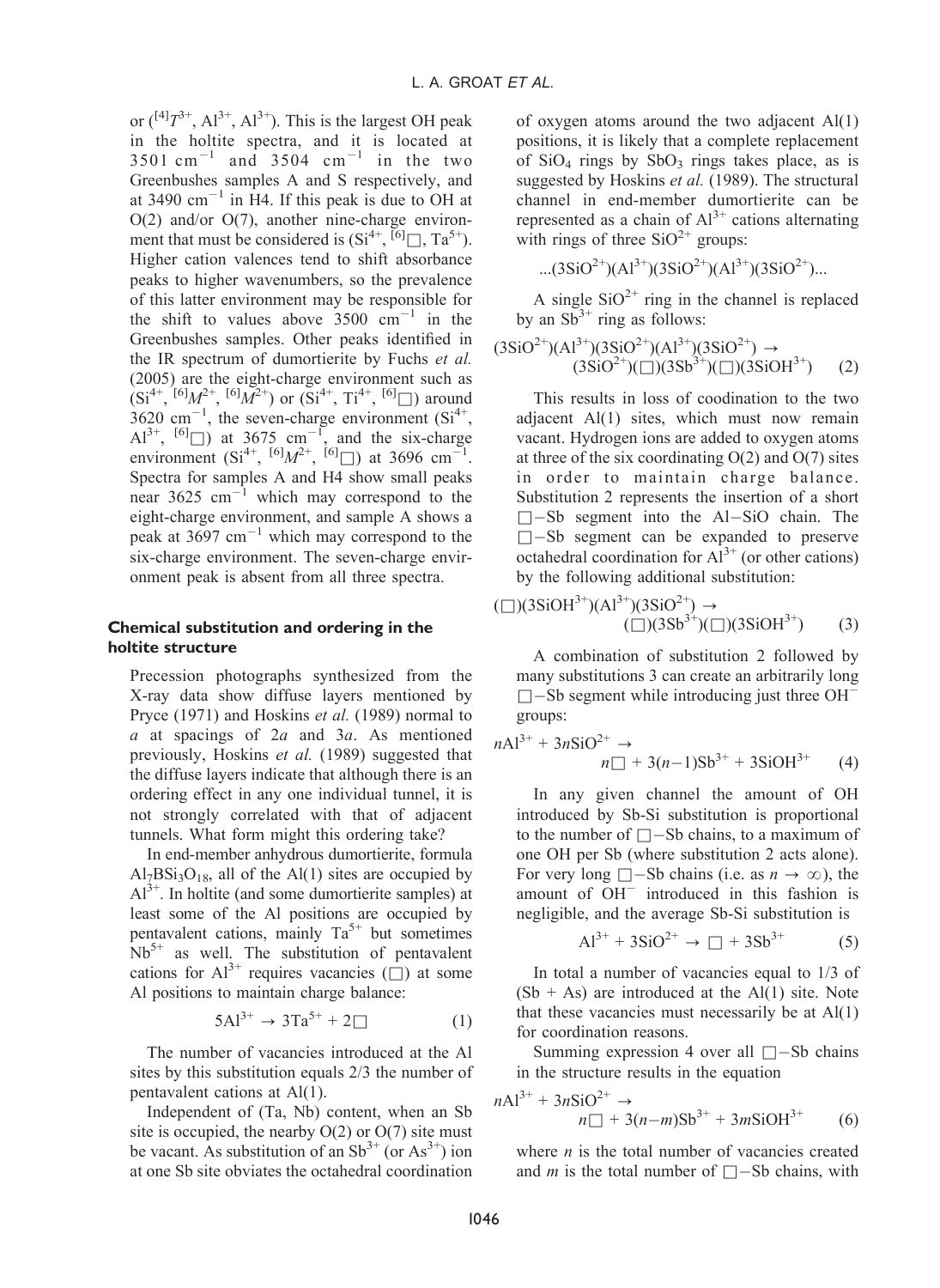#### THE CRYSTAL CHEMISTRY OF HOLTITE

|              |                     | H1     | H <sub>2</sub> | H <sub>3</sub> | H4     |
|--------------|---------------------|--------|----------------|----------------|--------|
| $Al(1)$ site | Al                  | 0.55   | 0.56           | 0.46           | 0.62   |
|              |                     | 7.15   | 7.28           | 5.98           | 8.06   |
|              | Ta                  | 0.32   | 0.32           | 0.26           | 0.11   |
|              |                     | 23.36  | 23.36          | 18.98          | 8.03   |
|              | $\Box$              | 0.13   | 0.12           | 0.28           | 0.28   |
| $Al(2)$ site | Al                  | 1.97   | 1.99           | 1.99           | 2.00   |
|              |                     | 25.61  | 25.74          | 25.87          | 26.00  |
|              | $\Box$              | 0.03   | 0.01           | 0.02           | 0.00   |
| $Al(3)$ site | Al                  | 1.97   | 1.98           | 1.99           | 2.00   |
|              |                     | 25.61  | 25.74          | 25.87          | 26.00  |
|              | $\Box$              | 0.03   | 0.02           | 0.01           | 0.00   |
| $Al(4)$ site | A <sub>1</sub>      | 1.83   | 1.86           | 1.94           | 1.93   |
|              |                     | 23.79  | 24.18          | 25.22          | 25.09  |
|              | $\Box$              | 0.17   | 0.14           | 0.06           | 0.07   |
| Si, Sb sites | Si                  | 2.61   | 2.64           | 2.15           | 2.18   |
|              |                     | 36.54  | 36.96          | 30.10          | 30.52  |
|              | $Sb + As$           | 0.39   | 0.35           | 0.84           | 0.82   |
|              |                     | 17.19  | 15.33          | 41.94          | 38.22  |
|              | $\mathcal{O}$       | 17.61  | 17.64          | 17.15          | 17.18  |
|              |                     | 140.88 | 141.12         | 137.20         | 137.44 |
| Total        | Al                  | 6.33   | 6.39           | 6.37           | 6.55   |
|              | П                   | 0.36   | 0.29           | 0.37           | 0.35   |
|              | excl. Al1<br>$\Box$ | 0.23   | 0.17           | 0.09           | 0.07   |
| Calculated*  | Total Al            | 6.34   | 6.35           | 6.29           | 6.55   |
|              | Total $\Box$        | 0.34   | 0.33           | 0.45           | 0.34   |
|              | from Ta<br>П        | 0.21   | 0.22           | 0.17           | 0.07   |
|              | from Sb<br>$\Box$   | 0.13   | 0.12           | 0.28           | 0.27   |
|              | $\Omega$            | 17.61  | 17.65          | 17.16          | 17.18  |

TABLE 6. Holtite site compositions from X-ray diffraction structure refinement and stoichiometric analysis.

Site populations are given in a.p.f.u. and e.p.f.u. (in italics).

\* Calculated based on refined Ta and Sb+As and the formula  $Al_{7-\frac{5}{2}x-\frac{1}{3}y}Ta_x\Box_{\frac{2}{3}x+\frac{1}{3}y}BS_{13-y}(Sb,As)_yO_{18-y}$ .

 $m \leq n$ . The OH groups are located at O(2) or  $O(7)$ . Substitution 6 implies that anhydrous holtite has only a small number of very long  $\square$ -Sb chains, so that  $m \ll n$  and the equation reduces to substitution 5.

Given the above the formula of (Ta- and Nbfree) end-member holtite would be  $Al<sub>6</sub>B(Sb, As)<sub>3</sub>O<sub>15</sub>$ . The channels would be completely empty (vacancies at all Al(1), Si(1),  $Si(2)$ ,  $O(2)$  and  $O(7)$  sites) which suggests that end-member holtite might be a useful molecular sieve.

If we assume that the above Ta-Al and Sb-Si substitutions are the only substitutions involved in transforming end-member dumortierite to holtite then we have a general holtite stoichiometry of

$$
Al_{7-[5x+y+z]/3}(Ta, Nb)_x \square_{[2x+y+z]/3} BSi_{3-y}
$$
  
(Sb, As)<sub>y</sub>O<sub>18-y-z</sub>(OH)<sub>z</sub> (7)

where  $x$  is the total number of pentavalent cations, y is the total amount of  $Sb + As$ , and z is the total amount of OH, with  $z \leq y$  ( $z = y$  when all Sb rings are preceded and followed by Si rings). We ignore any di- and tetravalent cations substituting at the Al sites, tetrahedral substitutions at the Si or Sb sites, or additional anion substitutions. In particular, we neglect the Al(1) vacancy substitution mechanism  $Al^{3+}$  + 3SiO<sup>2+</sup>  $\rightarrow$   $\Box$  + 3SiOH<sup>3+</sup>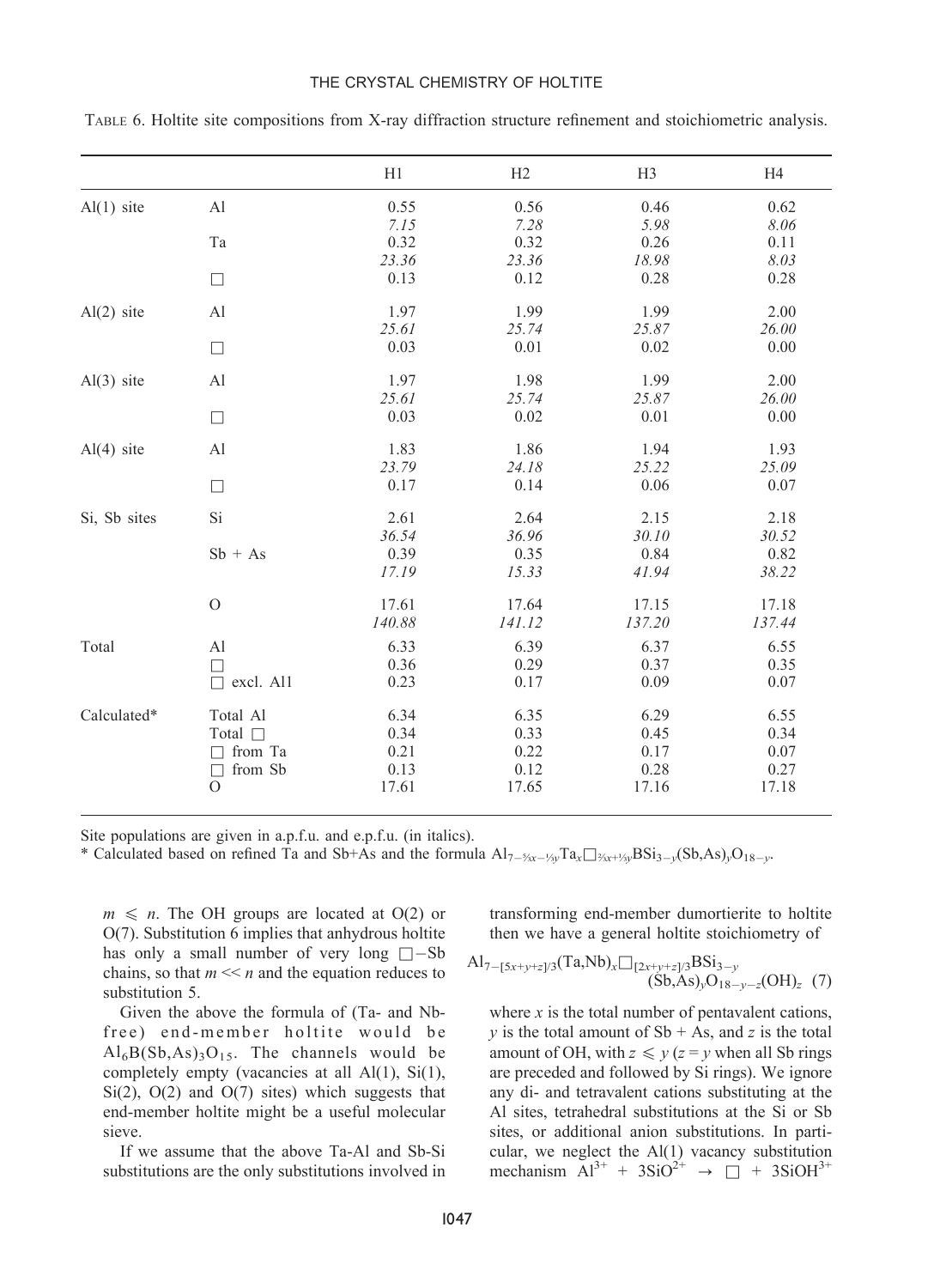proposed by Moore and Araki (1978) for dumortierite, which corresponds to  $z \geq 0$ ,  $y = 0$ in formula 7. In addition, we have not considered the possibility of tetrahedral Al, which is reported in natural dumortierite, although rarely in excess of 0.15 Al per formula unit (Grew, 1996). Calculating holtite formulae assuming  $Si+Sb+As+P = 3$  using the results of the microprobe analyses yields  $z \le 0$  for H4, and  $z \sim y$  for H1, H2, H3, i.e. reasonable  $H_2O$  contents for the latter three holtite samples, but a negative  $H_2O$ content for H4. Assuming 0.122 Al in tetrahedral coordination gives  $z = y = 0.919$  for H4, which corresponds to 1.28 wt.%  $H_2O$ . Thus, the presence of tetrahedral Al is plausible inH4, but not in holtite from Greenbushes or Voron'i Tundry.

Formula 7 with  $z = 0$  (i.e. the anhydrous/longchain case) agrees well with the site populations determined in the structure refinement, implying only small amounts of OH are present at the O(2) and O(7) sites. Table 6 summarizes the octahedral, total Si and Sb+As, and anion site populations determined from structural refinement and calculated from equation 6 using the refined Ta+Nb and Sb+As populations. Total Al and vacancy populations agree with calculated totals within  $\pm 0.08$  a.p.f.u, with the largest discrepancy for sample H3. The calculation confirms that in all four samples the number of vacancies at Al(1) is equal to the number of vacancies due to Sb-Si substitution (equation 5). The number of vacancies created by Al-Ta substitution at  $Al(1)$ (equation1), however, are distributed among the Al(2), Al(3) and Al(4) sites, with the greatest number at Al(4).

In the absence of Sb-Si substitution, the  $Al(1) – Al(1)$  distance is too short to allow pentavalent cations at adjacent Al(1) positions, so Al(1) positions containing  $Ta^{5+}$  or  $Nb^{5+}$  must be preceded and followed by vacant Al(1) sites. This is likely to be the situation in pentavalentrich (or Ti<sup>4+</sup>-rich) dumortierite. However, in holtite the vacancies due to Sb-Si substitution may provide enough separation between pentavalent cations to stabilize the channel without introducing additional vacancies.

The  $Al(4)O_6$  octahedron is both edge- and facesharing in its double chain. The cross-face Al(4)-Al(4) distance is  $2.58-2.61$  Å in the four samples, larger than the  $Al(1)-Al(1)$  distance but still smaller than cross-edge Al-Al distances. This makes Al(4) the most favourable site for octahedral vacancies aside outside of the Al(1) site.

# The formula of holtite

Formula 7 with approximate values for x and  $y$ taken from the electron microprobe compositions and maximum  $z (= y)$  results in the following general formula for holtite I:

$$
\mathrm{Al}_{5.83}(\mathrm{Ta},\mathrm{Nb})_{0.50}\square_{0.67}\mathrm{BSi}_{2.50}(\mathrm{Sb},\mathrm{As})_{0.50}\ \mathrm{O}_{17.00}(\mathrm{OH})_{0.50}
$$

and the following general formula for holtite II:

 $\text{Al}_{5.92}(\text{Ta},\text{Nb})_{0.25}\square_{0.83}\text{BSi}_{2.00}(\text{Sb},\text{As})_{1.00}$  $O<sub>16.00</sub>(OH)<sub>1.00</sub>$ 

# Dumortierite, holtite I and holtite II: distinct species?

Our analyses of holtite I and holtite II confirm the distinct clustering of compositions in terms of the Si/(Sb+As) ratio reported by Voloshin et al. (1987) and Voloshin and Pakhomovskiy (1988), although the extremely limited number of localities for holtite (which effectively equates to a sampling limitation) may play a major role in the apparent clustering. That holtite I and holtite II occur together at both the type locality and at Voron'i Tundry, with no obvious intermediate compositions, could be interpreted to mean that these are two different minerals separated by a miscibility gap. Alternatively, the clustering of compositions could be due to genetic rather than crystallographic factors. In the Voron'i Tundry pegmatite, holtite I is a early phase forming prisms  $0.3-5$  cm long, whereas holtite II is typically finely fibrous (<1 mm) and later in the paragenetic sequence, replacing holtite I, stibiotantalite and microlite (Voloshin et al., 1977, 1987; Voloshin and Pakhomovskiy, 1988). Differences in composition could have resulted from the different chemical environments in which crystals of the two holtite varieties formed. Further calling into question the presence of immiscibility is the smaller compositional gap between the two varieties in 390 analyses of holtite II from Szklary, which give a much greater range in the Si/(Sb+As) ratio (Pieczka, unpublished data). The crystal-structure refinements do not indicate a fundamental difference in cation ordering that might serve as a criterion for recognizing holtite I and holtite II as distinct species, and they would not qualify as distinct species using either the standard criterion that at least one site must be occupied by a different cation or anion or the new criterion of the dominant-valency rule (Hatert and Burke, 2008).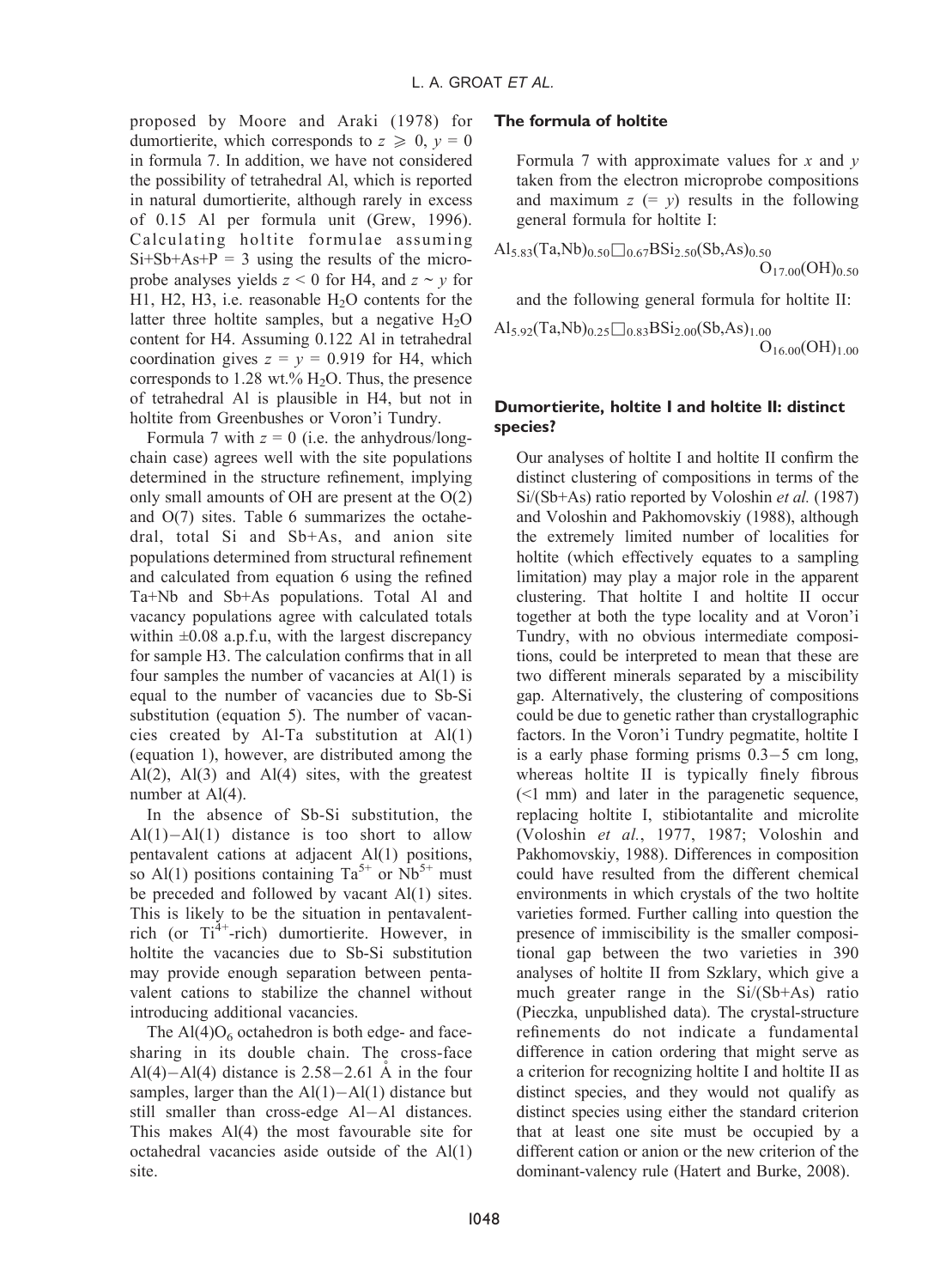As noted above, dumortierite may contain significant Nb, Ta, As, Sb and Bi (Groat et al., 2001; Cempírek and Novák, 2004; Borghi et al., 2004; Vaggelli et al., 2004). Are dumortierite and holtite separate species, or is holtite simply a Taand Sb-rich variety of dumortierite? Our results provide no evidence for a fundamental difference in formula, as Al is dominant at the Al(1) site and Si is dominant at the  $Si(1)$  and  $Si(2)$  positions in both minerals. Moreover, available analyses suggest the possibility of a continuum in the  $Si/(Sb + As)$  ratio between holtite I and dumortierite.

In conclusion, we recommend that use of the terms holtite I and holtite II be discontinued. A more precise definition of holtite and its distinction from dumortierite awaits detailed study of both minerals, including experiments to determine the maximum amount of As and Sb that can be accommodated in the dumortierite-holtite structure. Such a definition will have to address, or at least consider, differences in diffraction behaviour (i.e. presence or absence of superstructure maxima), not just changes in bulk chemistry.

#### Acknowledgements

The authors thank R. Pogson of the Australian Museum and P.W. Powhat from the National Museum of Natural History (Smithsonian Institution) for samples from the type locality, N. Yonson for help with data collection at UBC, G. Poirier for help with data collection at the Canadian Museum of Nature, R. Herbst-Irmer for help with twinning and E. Moffat for collecting the infrared spectra. The manuscript was improved by comments from an anonymous reviewer, Associate Editor E. Sokolova, and Editor M.D. Welch. Financial support was provided by the Natural Sciences and Engineering Research Council of Canada in the form of a Discovery Grant to LAG. The equipment in C-HORSE was purchased with the help of a grant from the Canadian Foundation for Innovation.

## **References**

- Alexander, V.D., Griffen, D.T. and Martin, T.J. (1986) Crystal chemistry of some Fe- and Ti-poor dumortierites. American Mineralogist, 71, 786-794.
- Armstrong, J.T. (1995) CITZAF: A package of correction programs for the quantitative electron

microbeam X-ray analysis of thick polished materials, thin films, and particles. Microbeam Analysis, 4,  $177 - 200$ .

- Borghi, A., Cossio, R., Fiora, L., Olmi, F. and Vaggelli, G. (2004) Chemical determination of coloured zoned minerals in 'natural stones' by EDS/WDS electron microprobe: an example from dumortierite quartzites. X-ray Spectrometry, 33,  $21-27$ .
- Cempírek, J. and Novák, M. (2005) A green dumortierite from Kutná Hora, Moldanubicum, Czech Republic: spectroscopic and structural study. Pp. 4-5 in: International Meeting Crystallization Processes in Granitic Pegmatites (F. Pezzotta, editor). Elba, Italy, 2005, Book of Abstracts.
- Creagh, D.C. and Hubbell, J.H. (1992) International Tables for Crystallography, Vol C. Kluwer Academic Publishers, Boston, USA, 200-206.
- Creagh, D.C. and McAuley, W.J. (1992) International Tables for Crystallography, Vol C. Kluwer Academic Publishers, Boston, USA, 219-222.
- Cromer, D.T. and Waber, J.T. (1974) International Tables for X-ray Crystallography, Vol. IV. The Kynoch Press, Birmingham, UK.
- Ferraris, G., Ivaldi, G. and Chopin, C. (1995) Magnesiodumortierite, a new mineral from veryhigh-pressure rocks (Western Alps). Part I: Crystal structure. European Journal of Mineralogy, 7,  $167 - 174.$
- Fuchs, Y., Ertl, A., Hughes, J.M., Prowatke, S., Brandstätter, F. and Schuster, R. (2005) Dumortierite from the Gföhl unit: Lower Austria; chemistry, structure, and infra-red spectroscopy. European Journal of Mineralogy,  $17, 173-183$ .
- Golovastikov, N.I. (1965) The crystal structure of dumortierite. Soviet Physics Doklady, 10, 493-495.
- Grew, E.S. (1996) Borosilicates (exclusive of tourmaline) and boron in rock-forming minerals in metamorphic environments. Pp. 387-502. in: Boron: Mineralogy, Petrology, and Geochemistry. (E.S. Grew and L.M. Anovitz, editors). Reviews in Mineralogy, 33, Mineralogical Society of America, Chantilly, Virginia, USA.
- Grew, E.S., Graetsch, H., Pöter, B., Yates, M.G., Buick, I., Bernhardt, H.-J., Schreyer, W, Werding, G, Carson, C.J. and Clarke, G.L. (2008) Boralsilite,  $Al_{16}B_6Si_2O_{37}$ , and 'boron-mullite': compositional variations and associated phases in experiment and nature. American Mineralogist, 93, 283-299.
- Groat, L.A., Grew, E.S., Ercit, T.S. and Piezcka, A. (2001) The crystal chemistry of dumortierite and holtite, aluminoborosilicates with heavy elements. Geological Society of America Abstracts with Programs, 33, Abstract 383.
- Groat, L.A., Grew, E.S., Ercit, T.S. and Pieczka, A. (2002) The crystal chemistry of holtite. Abstracts of the  $18^{th}$  General Meeting of the International